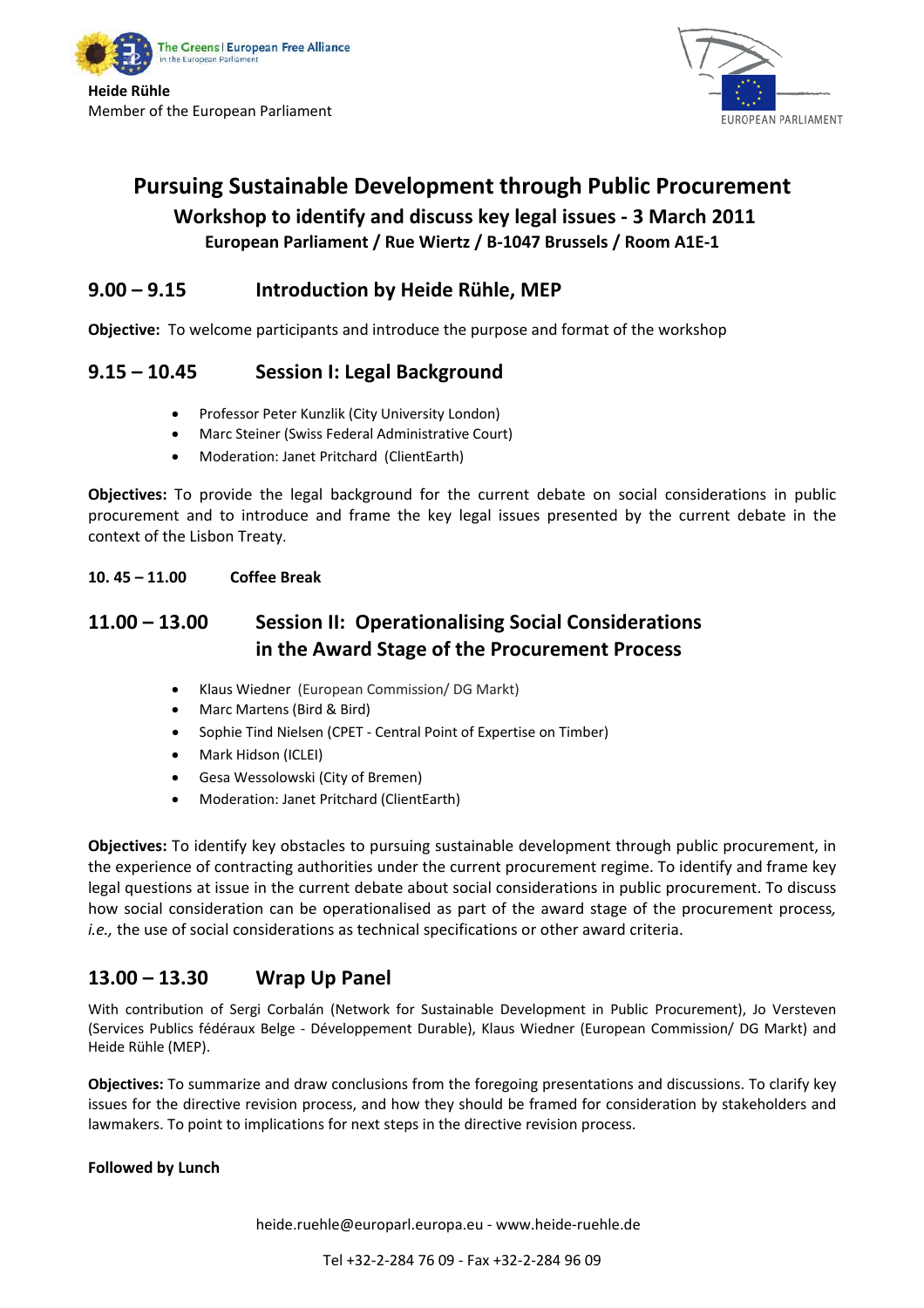

Session II Operationalising Social Considerations in the Award Stage of the Procurement Process



(1) If social considerations are incorporated into technical considerations or other award criteria, what are the implications for the evaluation of tenders?

- What kinds of evidence would be needed?
- Implications for transparency and proportionality?
- What kinds of tools could facilitate the effective and efficient evaluation of social considerations at the award stage?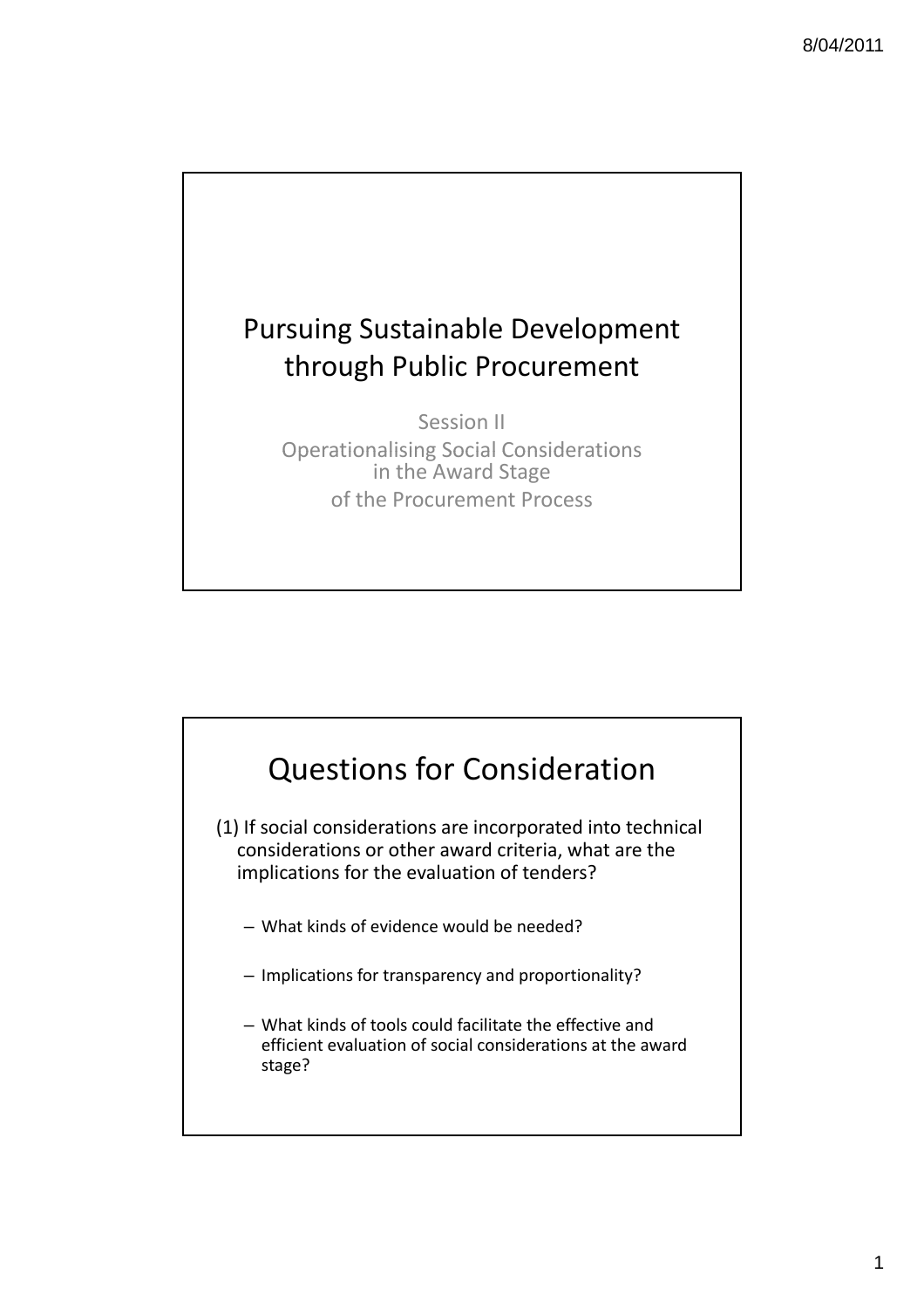# Questions for Consideration

- (2) How should "linked to the subject matter of the contract" be understood in the case of award criteria incorporating social considerations?
	- How should horizontal procurement criteria be understood in relation to this requirement?
	- Relevant ECJ jurisprudence
	- Can social considerations be considered as part of a sustainable production process?
	- Is it meaningful to distinguish between performance/consumption characteristics and productions characteristics?

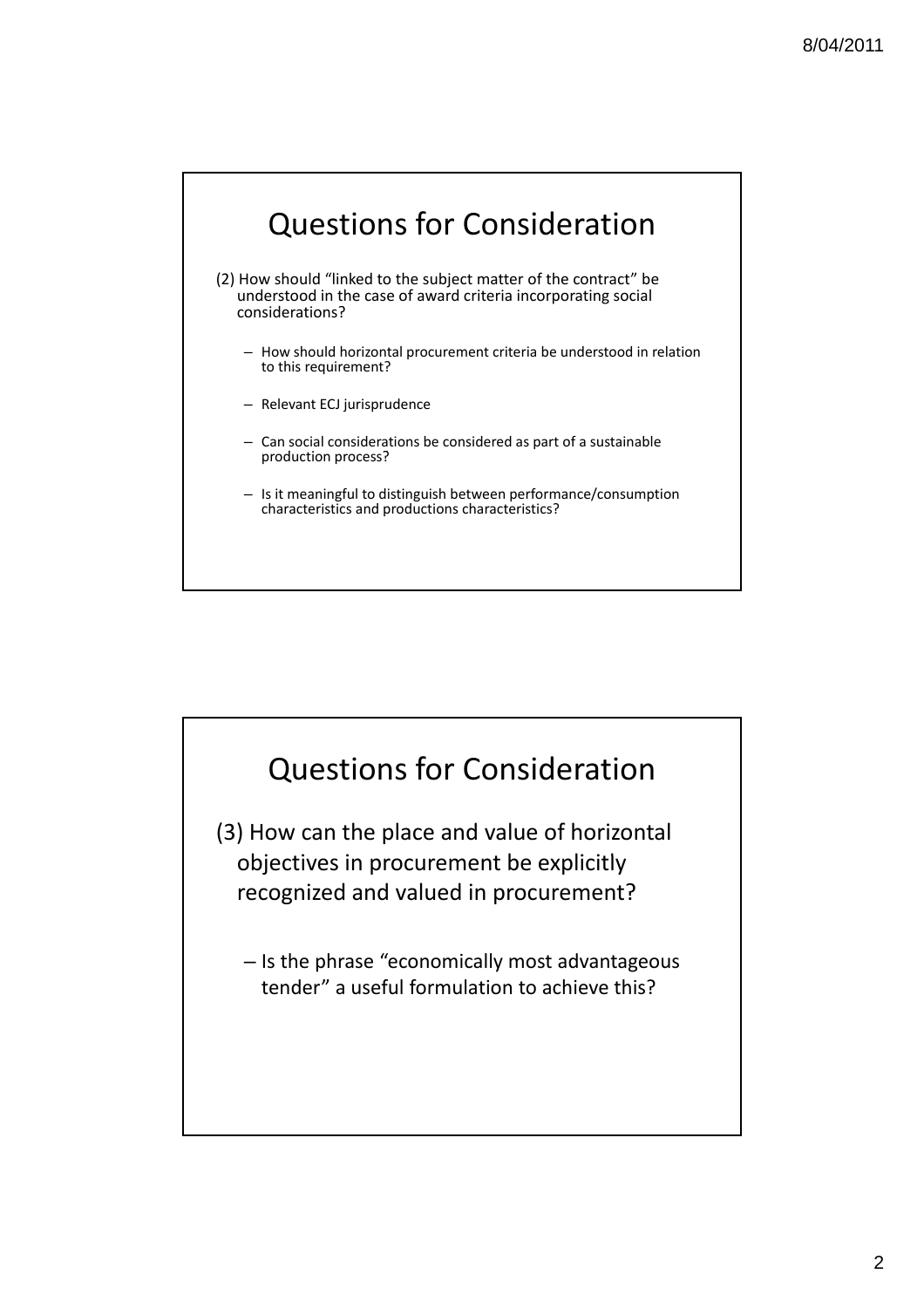# Questions for Consideration

- (4) Post‐award verification of compliance with award criteria incorporating social considerations
	- Why include social considerations at award stage?
	- What sorts of social considerations are properly relegated to contract performance conditions?
	- What tools/procedures could facilitate the effective and efficient verification of compliance with social considerations?
	- What should be the consequences of failure to comply with social considerations?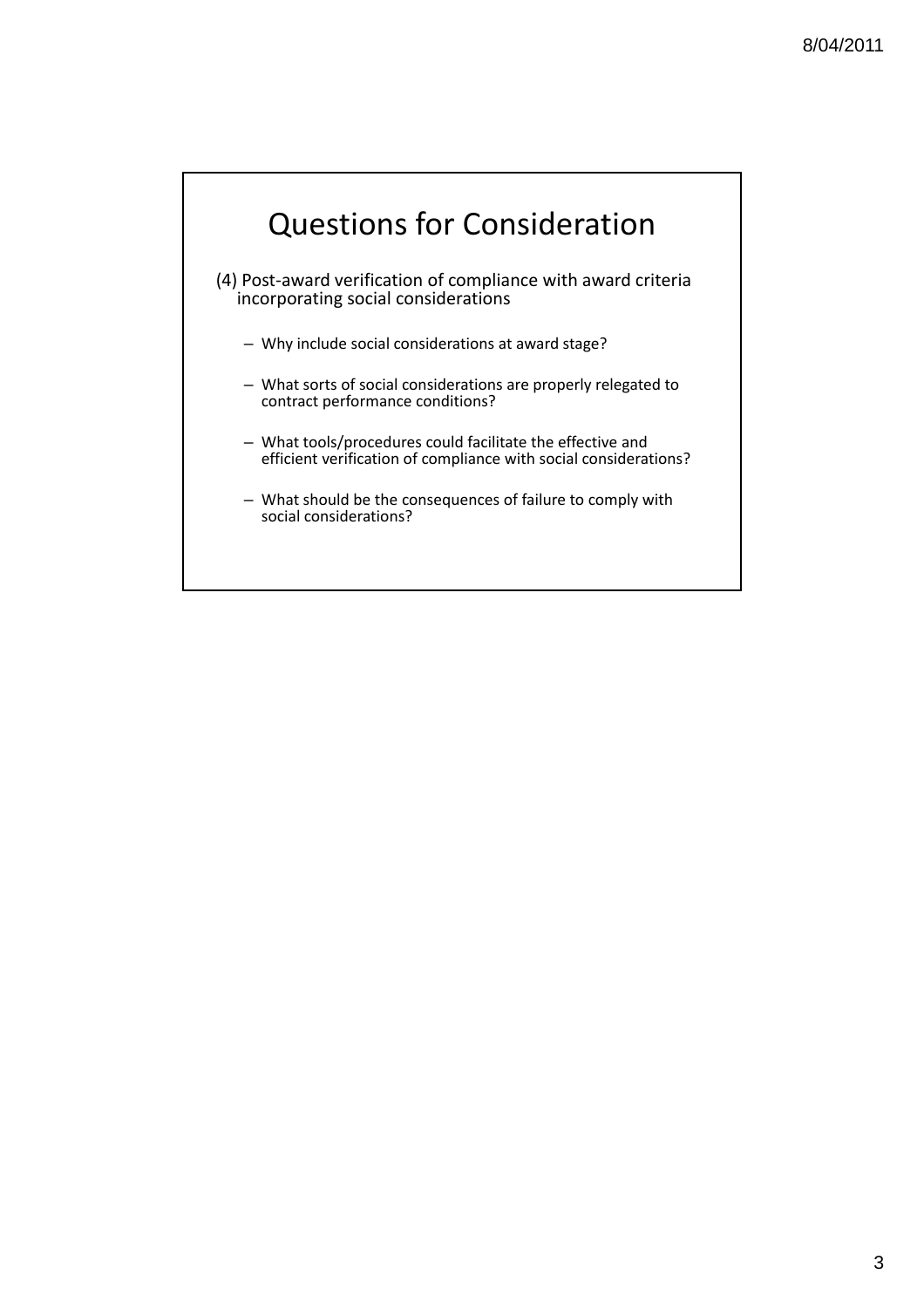### **Pursuing Sustainable Development through Public Procurement Workshop to identify and discuss key legal issues - 3 March 2011 European Parliament / Rue Wiertz / B-1047 Brussels / Room A1E-1**

#### **Notes – Bullet Point Style Notetaker: Mathias Maucher, EPSU**

### **9.00 – 9.15 Introduction by Heide Rühle, MEP**

**Objective:** To welcome participants and introduce the purpose and format of the workshop

#### *Goals and Objectives:*

*The EC offers a restrictive interpretation of the Procurement Directives, particularly with regard to social considerations in public procurement (as illustrated by the Buying Social Guide). The goal of this workshop is to challenge the EC interpretation. We hope to build understanding regarding how the current directives should be interpreted, as well as how they could be strengthened to support efforts towards sustainable procurement. We hope that this understanding will lead to a comprehensive approach towards sustainable procurement, an approach that treats the social, environmental, and economic pillars of sustainable development in an integrated way. This will be achieved by:*

- *identifying key concerns, areas of disagreement, and areas of agreement (between legal experts) regarding the interpretation of the EU Procurement Directives, in the context of the EU Treaty and relevant international commitments.*
- *identifying key obstacles that prevent greater levels of ambition and take-up of sustainable development criteria in public procurement.*
- *clarifying areas in which the current Procurement Directives could be strengthened in order to increase the uptake and level of ambition of sustainable public procurement.*

#### Heide Rühle, MEP: Welcome and Introduction

- We are at the beginning of a process to revise public procurement (PP) directives
- We have to look at the broader context of PP policy and necessary adaptations in the context of the EU 2020 Strategy
- As to green procurement (procedures; guidance; realisation) we are already rather far advanced, however lack of useful guidance on socially-responsible public procurement (SRPP)
- There is a new buzz word/concept, also promoted by DG ENTR, to use PP to promote economic and technological innovation
- It is important to highlight a conflict of interest between requirements/objectives of democracy/rather independent democratic decisions on a local and regional level on the one hand (and the autonomy and right to self-determination on local and regional issues for local and regional authorities as well as the principle of subsidiarity have been strengthened by the Lisbon Treaty; and local and regional tend to better take into account needs of sustainable development) and a strong and continuous push at EU-level with dynamics working in the opposite direction, other priorities and objectives on the other hand
- Today's seminar has a legal focus; it will be important to look closer into international law and agreements, as they might give alternative models and more flexibility as usually admitted at EU level that could be inspiring/useful when revising PP rules in view of more SRPP
- The seminar should also help to exchange on and learn which changes in the primary law, enshrined in the Lisbon Treaty, are instrumental to push towards more SRPP, both contentwise but also in view of procedural rules
- For the EP it is important to focus on practical problems, in particular for local and regional government, and how they could be overcome to encourage and push SRPP alongside green PP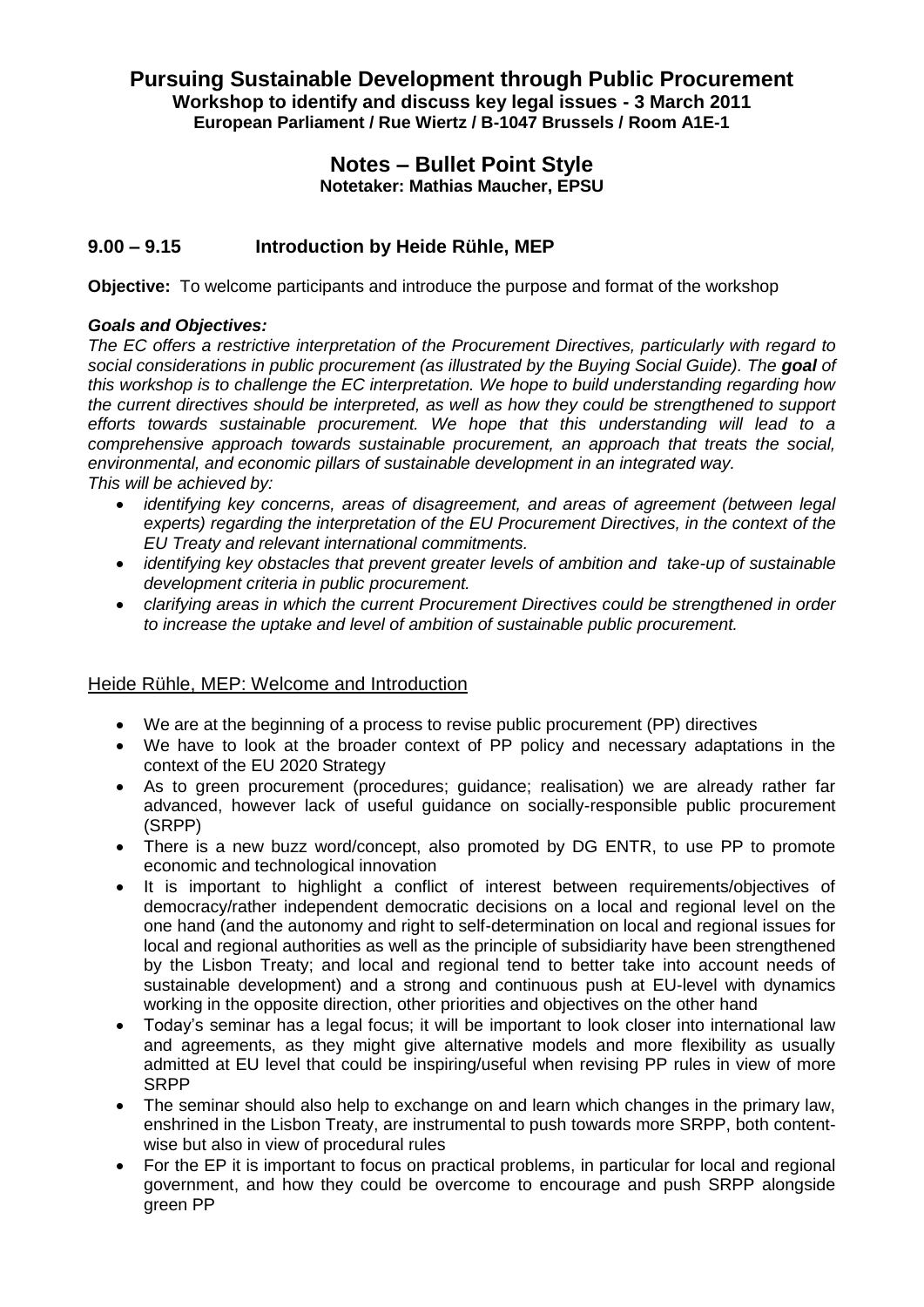## **9.15 – 10.45 Session I: Legal Background**

### **Objectives:**

- To provide the legal background for the current debate on social considerations in public procurement
- To introduce and frame the key legal issues presented by the current debate in the context of the Lisbon Treaty

### *Topics to be addressed*

- *The historical development of the EU Procurement Directives (Professor Peter Kunzlik, City University London)*
	- o *Their original objectives relating to opening up a single market for procurement*
	- o *Continuous challenge of developing the use of public procurement to pursue horizontal objectives including sustainable development*
	- o *How the Directives promote transparency and non-discrimination and the interface of these principles with other objectives of the Directives*
	- o *Key milestones in the development of EU law governing public procurement, including key cases of the European Court of Justice as well as legislative revisions of the Directives*
- *Implications of relevant international commitments (e.g., ILO, WTO, UNDRIP) for EU procurement law (Judge Marc Steiner, Swiss Federal Administrative Court)*
- *Impact of the Lisbon Treaty (Janet will see if Peter Kunzlik can address these issues within his presentation or otherwise ensure that they are outlined in summary comments to Session I)*
	- o *Key questions relating to EU procurement law, particularly in relation to single market, social and environmental agendas, and sustainable development*
	- o *Legislative revision process (e.g., questions regarding legal competence and legal basis for procurement directives)*

#### WHAT THE INFORMAL NETWORK WISHES TO HEAR

| <b>The</b><br>historical <b>.</b> | EC cannot turn a blind eye to continuous trend towards the use                             |
|-----------------------------------|--------------------------------------------------------------------------------------------|
| development of the EU of          | public procurement to pursue sustainable<br>development                                    |
|                                   | Procurement Directives (environmental AND social pillars)                                  |
| and the impact of the $\bullet$   | The new legislation must be seen in light of the new EU Treaty                             |
| Lisbon Treaty                     | commitments                                                                                |
|                                   | The Integration Principle (reaffirmed by the Lisbon Treaty) and                            |
|                                   | the EU Charter of Fundamental Rights require that any revision of the                      |
|                                   | Procurement Directives be undertaken in a manner that fully supports                       |
|                                   | and promotes the use of public procurement policies for sustainable                        |
|                                   | development, including the social pillar, and that public procurement will                 |
|                                   | be implemented in accordance with the rights articulated in the Charter.                   |
| Implications of relevant .        | EU cannot use WTO as an "excuse" not to pursue sustainable                                 |
| international                     | development via public procurement (WTO rules do not prevent this)                         |
| commitments (e.g., ILO, $\bullet$ | The ILO and UNDRIP, as well as the EU Charter of                                           |
|                                   | WTO, UNDRIP) for EU Fundamental Rights, obligate the EU to ensure that its legal framework |
| procurement law                   | public procurement supports and promotes sustainable<br>for                                |
|                                   | development, including the social pillar.                                                  |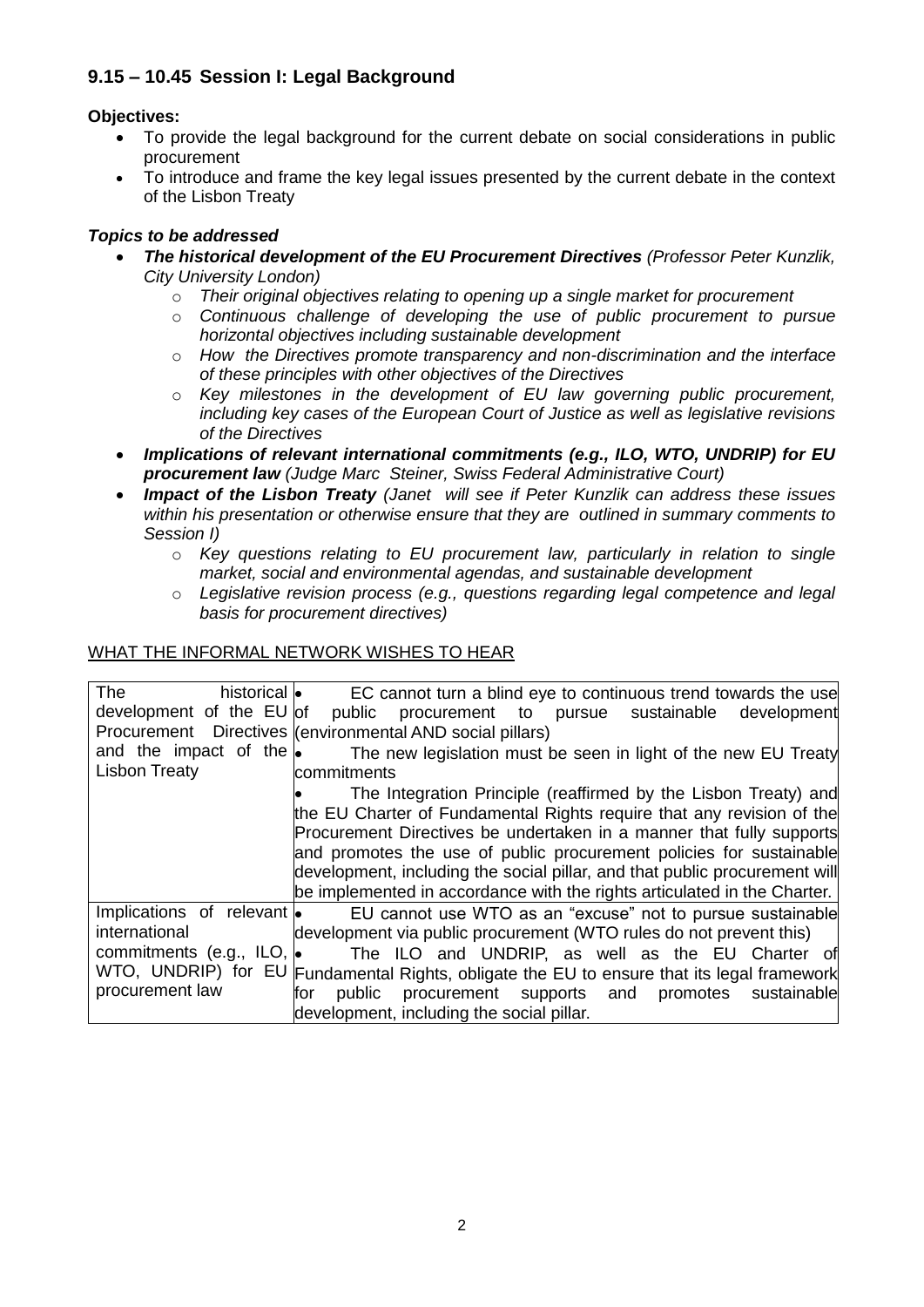## Moderation: Janet Pritchard (ClientEarth)

### Peter Kunzlik (City University London): The historical development of EU procurement directives

#### N.B.: BULLET POINTS HAVE TO BE READ TOGEHTER WITH SLIDE SET

- Traces of and anchorage for social and environmental policies in EU PP law
- In early phases environmental and social concerns have been seen as creating a context/pretext for protectionism
- Developments and major steps in the liberalisation process for public contracts
- None of the founding treaties of the European Communities mentioned PP. However, some Treaty provisions were relevant because they provided the basis for the subsequent legislation
- Various directives in 1962, 1965, 1970 and following years have opened up PP to minimum rules on non-discrimination (e.g. not allowed on basis of nationality)
- Coordination (for works and supplies only, not services) as second main trend after liberalisation (of public contracts); several elements of the co-ordination approach (slide 6)
- In the beginning two principles defined the design: non-discrimination and transparency. Later added: principle of equality of treatment
- Subsequent broadening of the scope of explicit European competence, e.g. via introduction of environmental competences, thus enabling the elaboration of cross-cutting horizontal policies that later could also be reflected in PP law/policy
- In 1985 White Paper on PP: "Completing the Internal Market". Two main problems emerged: compliance problem and restricted coverage of PP, as services were not covered
- Consecutive legislative activity led to an extension of the scope for PP for public service contracts and the coverage of services contracts in addition to works and supply, finally consolidated in the 2004 Directives 2004/17/EC and 2004/18/EC
- Alignment of European legislative rule with WTO Agreement on Government Procurement (GPA 1994)
- Changing contexts (slides 11-14), including trends to privatisation and outsourcing
	- $\circ$  Policy: First focus very much on single market, later high urgency of environmental problems, now climate change => environmental competence enshrined in Single European Act
	- o Service provision: Trends to privatisation and outsourcing; here is a link to the issue of democracy as mentioned by H. Rühle: decision at local level on who is going to and how to provide services: in former decades government did government tasks within government structures/administration  $\Rightarrow$  in-house option; delegation/contracting out  $=$ focus on contractual arrangements and their control
	- o Issue of domestic tax payers: should the change of actual delivery of services after outsourcing (i.e. no longer the local/regional authority) also influence the capacity of governments at different levels to pursue policies as decided by parliaments and governments? NO!
- Integration principle (Amsterdam Treaty) and effects on PP law/policy. This policy shift offered the possibility to pursue horizontal policy objectives (that should not be called "secondary policies" because there is not/should not be a hierarchy between economic and internal market objectives and other challenges/objectives (social; health; employment; housing; environment; fair trade) as they principally are as important as the economic ones
- Different stages at which horizontal policies might be pursued (slide 18)
- Restrictive interpretations by European Commission as to technical specifications and the use of most economically advantageous tender (MEAT) (slide 19) later reversed by ECJ
- Overview on key ECJ cases prior to 2004:
	- $\circ$  Beenties (with social policy element => long-term unemployed; no appropriate selection procedure and award criteria)
	- o NPdC (public works contract; public authority had included shares for the employment of long-term unemployed as award criteria; EC: not possible, not directly related to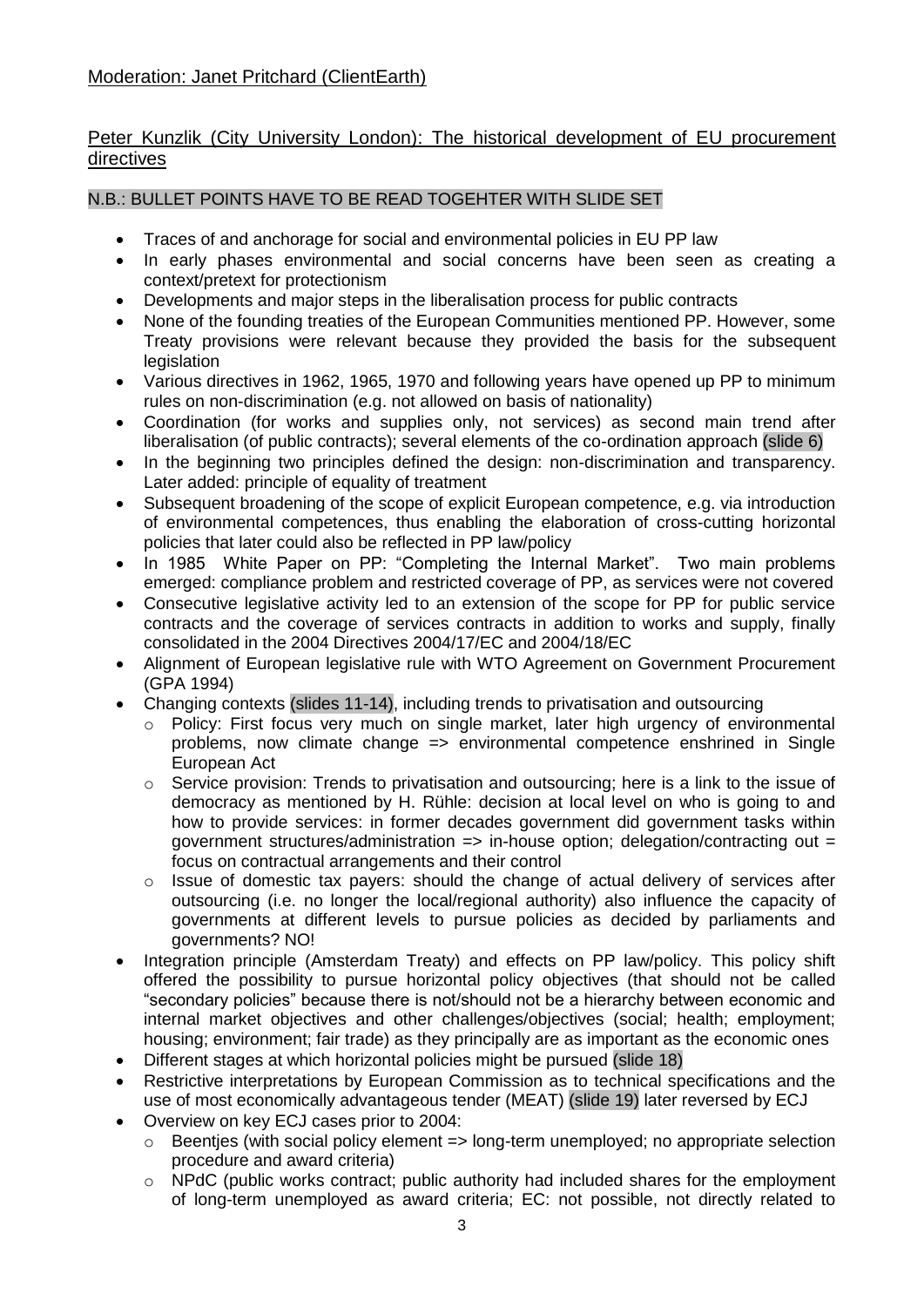offer, no direct economic advantage for procuring agency; ECJ: possible, compliance with Treaty principles)

- o PreußenElektra (request to buy electricity from renewable sources; energy generated in local area, impact on imports; ECJ held that this is completely lawful as environmental objectives can be included
- $\circ$  Concordia Bus Finland (advantages for running bus services not exceeding pre-defined pollution or noise targets; EC claimed that controlling/lowering the pollution/noise level has no direct economic advantage for authority, saw no link to subject matter; ECJ: not too vague and no excessive discretion; contract can also be awarded if only a few providers can meet standards; ECJ ruling created modern framework for the inclusion of horizontal objectives in PP)
- $\circ$  EVN: legitimate to have as an award criterion to (also?/exclusively?) use energy from non-nuclear sources; credit for having and building up capacity to produce green energy beyond need and demand; EC: award criteria not linked to subject matter; supply capacity to supply also others than procurer
- Technical specifications: cases where procurement performance management is not related to consumption stage; invisibility fallacy of green electricity; it is clear that people want "cleaner" energy production and expect the procuring authority to procure for this product and also to "accept" higher prices; EC set course back
- PP has to allow democratically elected local authorities to spend local money according to policy priorities
- Is there space for mandatory standards?
- What can we learn from the US in the context of PP: where social policy objectives can be included in PP this is due to specific legislative provisions; EU could go some way down this track, too, to better balance social policy objectives/social concerns against others

Marc Steiner (Swiss Federal Administrative Court): The future of European Public Procurement Law and compliance with international obligation

### N.B.: BULLET POINTS HAVE TO BE READ TOGEHTER WITH SLIDE SET

- Switzerland applies the WTO GPA as main non-national legal framework for PP
- Basic assumption is that one is in breach with rules in pursuing social development objectives, but this can be reversed, burden of proof on tenderer
- Pursuit of objective of protection and preservation of environment is weaker than integration principle within EU
- Commitment to ILO Core Labour Standards (CLS); there is an obligation to respect them even in counties that have not ratified them (slide 10)
- Trade and labour in GPA context: international public law knows the notion of "fundamental guarantees in law" (comparable to the Charter of Fundamental Rights), they can be integrated into PP and used to outweigh trade logic as there is also the principle/legal concept of policy coherence
- Asking respect of ILO CLS in the context of PP is not the same as an import ban or a trade sanction in the general WTO context
- Trade and labour in EU context (slides 15, 16, 17 and 18): legal basis for the pursuit of secondary policies via definition of special conditions related to the performance of the contract, Art. 26 Directive 2004/18/EC + recital 33
- Interplay between GPA and EU law: applying it is interpreting the GPA
- Nature of GPA: setting of minimum standards in international trade (e.g. nondiscrimination), no comprehensive PP codification (as at EU-level), not a policy making tool or an prescriptive instrument on how to shape non-trade related policies
- GPA allows to take account of ILO CLS at the stage of ability test for provider, therefore bidders not fulfilling certain standards can be excluded from the start; this is different to contract performance clauses that shift the problem to the implementation phase
- Ability exam for providers can comprise different elements, but it focuses on the compliance with minimum standards (such as the ILO CLS); however, Fair Trade is NO minimum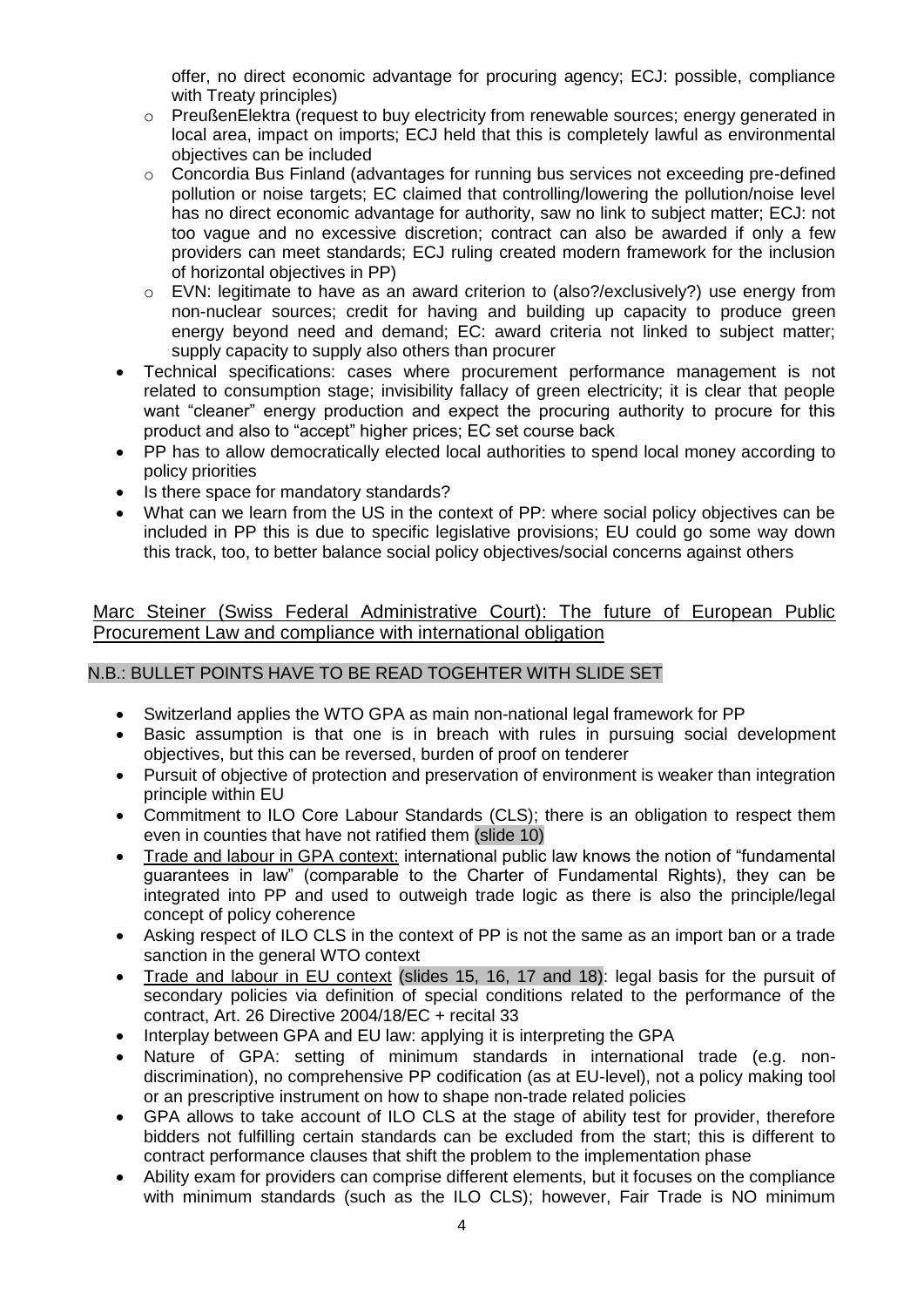criteria and therefore not "protected" at the same level as the ILO CLS (which consequences has this for the further development of PP?); suppliers also cannot be excluded if they cannot fulfil requirements not linked to the contract performance

- It is possible to impose criteria/enforcing measures related to the product or services of handicapped persons; as a "social aspect" they get in; this can serve as a justification to include other aspects than single market and trade concerns in PP; potential to use the GPA to justify policies directed at labour and environmental conditions in other countries?
- In CH: bidder has to assure at least compliance with ILO CLS if the object of a contract is performed abroad; also sub-contractors and suppliers have to comply with ILO CLS
- Art. 35 CFR is part of chapter IV on solidarity; is there a judge to monitor and decide on compliance with this article? Art. 35 is a social guarantee, no normal fundamental guarantee (procedural issues; these could be used to go to court), it is rather an objective of the EU as those enshrined in Art. 3 LT; social guarantees, however, are legally not on the same footing as fundamental guarantees
- ILO CLS has been introduced as supporting measure in the context of globalisation and the development of non-European countries; but as they are minimum requirements they can be included in the ability test; general interest concerns can be used to limit the rule of internal market rules
- What we can learn from looking at the GPA is that we have to bear in mind other directives when aiming at a revision of the PP rules
- The GPA is optional, not compulsory, its signatories have an interest to increase the circle and therefore to give more flexibility
- GPA panels take into account the international public law; another rule says that as long as no body of/from the signatories has protested things are state/adminstrastive practice and legally in line with the PS
- The ECJ recently and currently is dealing with cases related to PP which have an impact on fundamental rights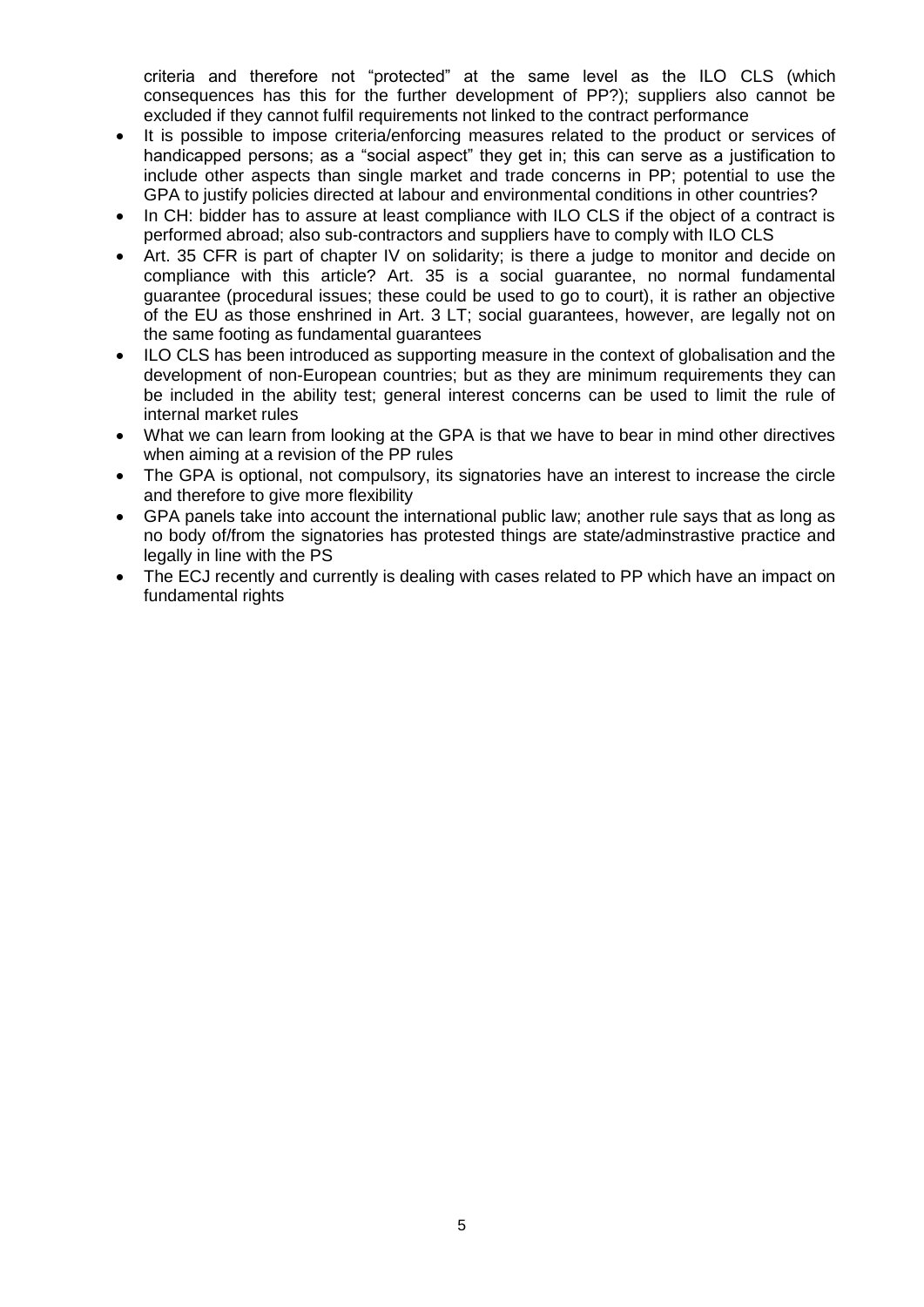### **11.00 – 13.00 Session II: Operationalising Social Considerations in the Award Stage of the Procurement Process**

#### **Objectives:**

- To identify key obstacles to pursuing sustainable development through public procurement, in the experience of contracting authorities under the current procurement regime
- To identify and frame key legal questions at issue in the current debate about social considerations in public procurement
- To discuss how social consideration can be operationalised as part of the award stage of the procurement process*, i.e.,* the use of social considerations as technical specifications or other award criteria

### *Questions for Consideration*

- *If social considerations are incorporated into technical specifications or other award criteria, what would be the implications for the evaluation of tenders?* 
	- *What kinds of evidence could be / would need to be considered in order to evaluate compliance with these award criteria?*
	- *What are the implications of considering the relevant evidence for concerns relating to the principles of transparency and non-discrimination?*
	- *What kinds of tools could facilitate the effective and efficient evaluation of social considerations at the award stage?* 
		- o *Framework contracts?*
		- o *Preliminary and systematic screening and approval of certification schemes judged as providing prima facie evidence of compliance with sustainability criteria* 
			- *e.g., experience of Dutch and UK sustainable timber procurement policies*
			- *also fair trade procurement examples?*
- *How should the requirement that award criteria be "linked to the subject matter of the contract" in the case of award criteria incorporating social considerations be understood?* 
	- *Review of how the European Court of Justice has applied this requirement*
	- *What is the bearing of horizontal procurement criteria on this requirement?*
	- *Performance/consumption characteristics vs. production characteristics – how these concepts relate to supply contracts? to service/works contracts?*
	- *How do the relevant issues relate to life-cycle assessment of sustainability?*
	- *Critique European Commission's concept of "invisible" product characteristics*
	- *Social considerations as part of a sustainable production process; towards a more integrated understanding of sustainable development through procurement*
- *What are the terms of reference for determining an "economically most advantageous" tender?* 
	- *Is this a useful phrase/concept/formulation for weighing horizontal procurement criteria along with functional procurement criteria, or should it be revised?*
	- *How can the place and value of horizontal objectives in procurement be more explicitly recognised and valued?*
- *Issues relating to the post-award verification of compliance with social considerations encompassing social considerations as well as with contract performance conditions encompassing social considerations* 
	- *Review of relevant ECJ cases*
	- *Contrast evaluation of social criteria including social considerations at the award stage vs. verification of compliance with social considerations at the contract performance stage* 
		- o *Why inclusion of social considerations at the award stage is preferable*
		- o *Why verification of post-award compliance is essential*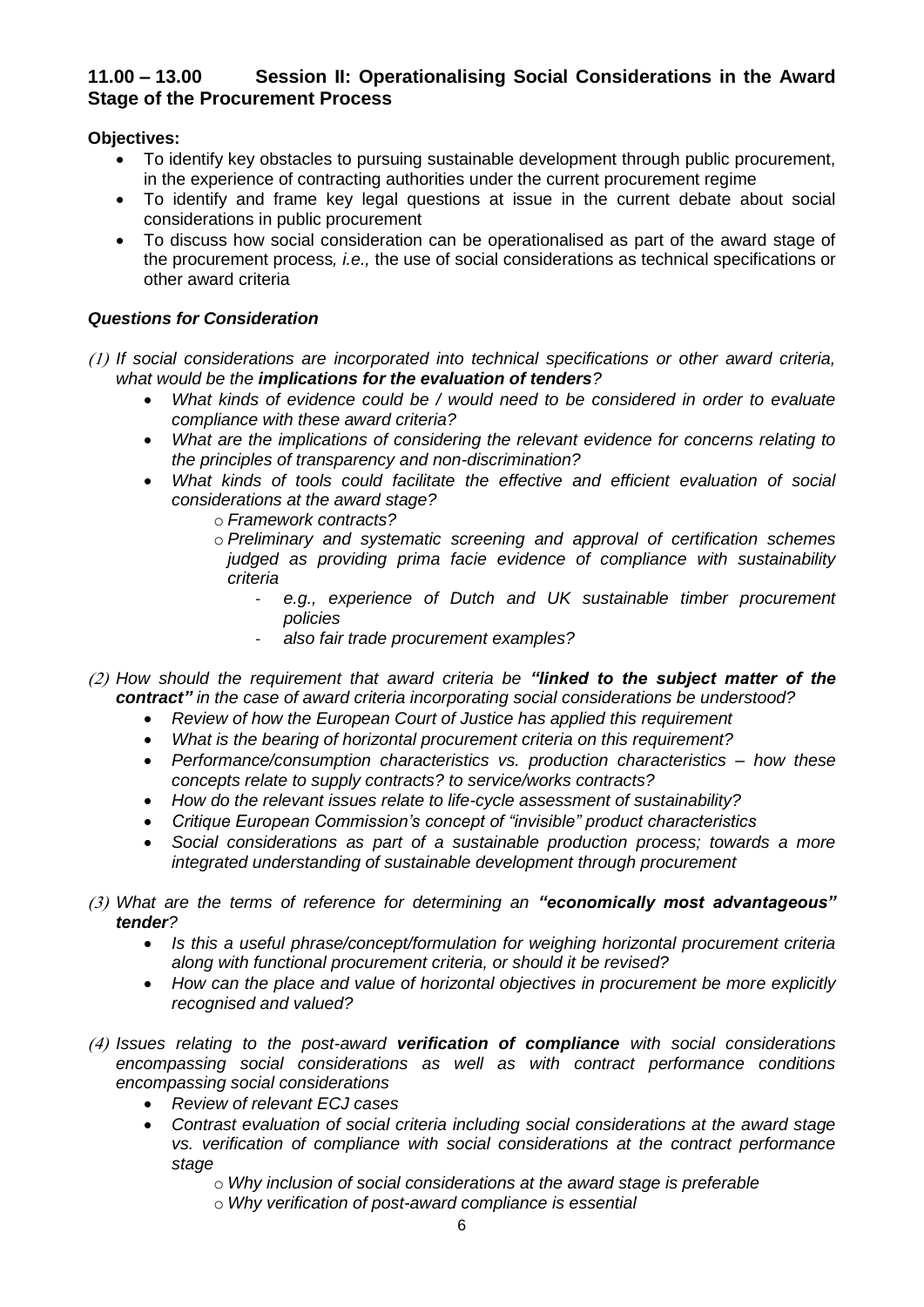- o *Identifying the sorts of social considerations that are ineligible for award criteria and properly relegated to contract performance conditions*
- o *What kinds of tools/procedures could facilitate the effective and efficient verification of compliance with social considerations?*
- o *What should be the consequences of failure to comply with social considerations?* 
	- *Supply chain liabilities*
	- *Contractual sanctions*

#### WHAT THE INFORMAL NETWORK WISHES TO HEAR

| If social considerations <b>le</b>              | Contracting authorities should be able to choose between tenders                                   |
|-------------------------------------------------|----------------------------------------------------------------------------------------------------|
| incorporated<br>into<br>are                     | on the basis of social considerations.                                                             |
| technical specifications                        | Evidence that would allow contracting authorities to choose                                        |
|                                                 | or other award criteria, between tenders on the basis of social considerations can be obtained     |
| what<br>would<br>be<br>the                      | and assessed in line with the principles of transparency, non-                                     |
| implications<br>for<br>the                      | discrimination, and proportionality.                                                               |
| evaluation of tenders?                          | The revised Directives should allow and promote tools that can                                     |
|                                                 | make the consideration of sustainable procurement criteria, including                              |
|                                                 | social considerations, easier and more efficient for contracting authorities                       |
|                                                 | (e.g., framework contracts, systems to pre-assess whether or not                                   |
|                                                 | established certification systems conform with sustainable procurement                             |
|                                                 | criteria).                                                                                         |
|                                                 | Contracting authorities should be able to consider "a priori"                                      |
|                                                 | evidence on bidders ("track record") at the award stage                                            |
| should<br>How<br>the                            | Social considerations refer to the ethical characteristics of the                                  |
|                                                 | requirement that award subject matter of the contract.                                             |
| criteria be "linked to                          | The interpretation of what "product characteristics" is should not<br>۱.                           |
|                                                 | the subject matter of be limited to "physical characteristics", the "Green Electricity" precedent  |
| the contract"<br>the<br>in<br>criteria          | should lead to a review of the approach by the EC.                                                 |
| case of award                                   | l.<br>Social considerations are part of the production process of                                  |
| incorporating<br>social<br>considerations<br>be | products and relevant to a determination of whether a product has been                             |
| understood?                                     | sustainably produced. Such production process issues do not fit into the                           |
|                                                 | contract performance clauses.                                                                      |
| What are the terms of $\bullet$                 | "Economically most advantageous" must be interpreted to allow                                      |
| reference                                       | for and promote horizontal EU objectives, including sustainable development                        |
| determining<br>an                               | objectives.                                                                                        |
| "economically<br>$most \cdot$                   | Alternative legislative language that would better promote this                                    |
| advantageous"                                   | goal should be considered                                                                          |
| tender?                                         |                                                                                                    |
| Issues relating to the $\bullet$                | It is difficult and costly to cancel and re-issue a tender where the                               |
|                                                 | post-award verification awardee fails to deliver sustainable procurement objectives. Therefore, it |
| compliance<br>оf                                | with is important that contracting authorities be allowed to assess relevant                       |
| social                                          | considerations information "a priori" on bidders, including bidders' prior track record or         |
| encompassing                                    | social demonstrated commitment to sustainable development objectives.                              |
| considerations as well .                        | Contracting authorities should have the tools to effectively be able                               |
| with<br>as                                      | contract to implement "ex post" (when contract has been already awarded) the                       |
|                                                 | performance conditions social considerations, include contract penalties for failing to deliver on |
| encompassing                                    | social social development objectives in accordance with the criteria indicated in                  |
| considerations                                  | the contract.                                                                                      |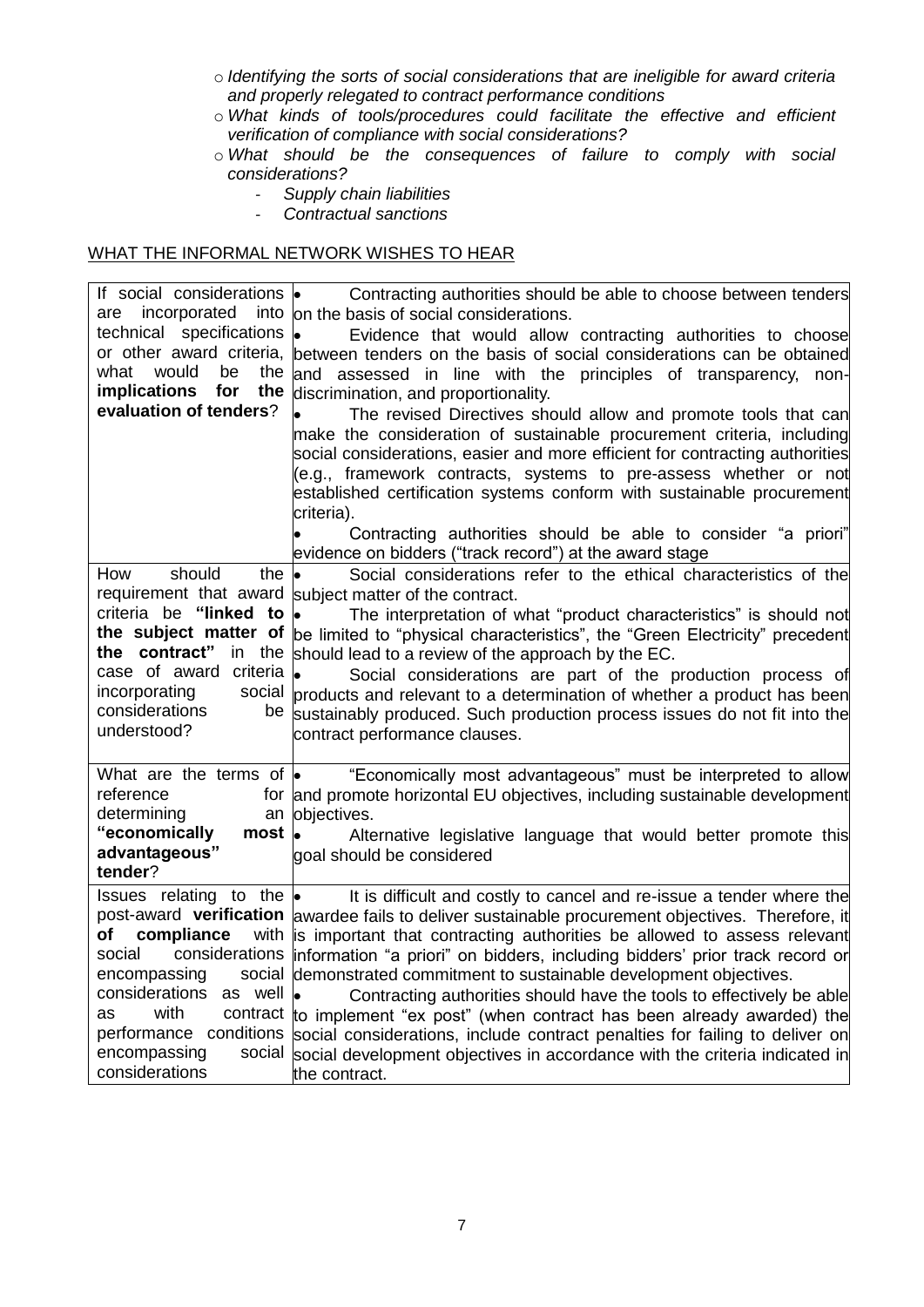### N.B.: BULLET POINTS HAVE TO BE READ TOGEHTER WITH SLIDE SET

#### **Issues**

- How to work towards an EU framework that supports policy objectives?
- Legal perspectives and perspectives of those that implement legislation and policy
- How to enable greater take up and achievement of SR PP

Questions to be considered

- How to understand production processes and limitations put until now?
- Has EMAT been the appropriate concept and provided sufficient legal quality?
- What type of recourse in case of non-compliance
- EU has an ambition and intention how to best include concerns of SRPP

### Marc Martens (Bird & Bird)

- Environment criteria can be extrapolated into SR criteria
- Example of the link to the subject matter
- How can specific criteria linked to the subject matter, first accepted as performance criteria, as secondary award criteria in CdP, then as consumption criteria, then finally production process issues have been accepted
- Criteria related to production process can be put that are not only of economic matter; EC interpreted that there must be a physical trace; intrinsic characteristics are not changed
- What is the link to the subject matter: it is necessary
- Extrapolation to social criteria: human resource to produce shoes is necessary
- Let us try and see what the ECJ will say about this, to enlarge acceptance of criteria that could be used in TP or AW that are sufficiently linked to subject clause

## Sophie Tind Nielsen (CPET - Central Point of Expertise on Timber)

- UK: Timber has to come from legal and verified sources, voluntary partnership projects
- Definition on what is meant by legal and sustainable, needed to assess compliance
- Different approached
- National criteria developed and realised based on internationally accepted criteria (MCPFE)
- Initially social criteria were left out, later social criteria can be included in contract clauses/contract performance stage as long as they are not included in the specification stage
- List of criteria, based on definition of sustainable, reference to ILO criteria
- Implementation via model specifications/timber procurement advice note, clarification of what evidence (certification scheme) is accepted
- Social criteria must not be included in the TS, but only in the contract conditions
- Need to comply with contract conditions
- Sources: certification schemes
- In practice: certification schemes need to ensure compliance with social criteria
- Confusion across public sector buyers, contract managers; lack of understanding why social criteria can't be included upfront
- In pp on timber long road down, up to forest management

## Mark Hidson (ICLEI)

- At national level encouragement to do SRPP, but restrictions perceived in EU PP Law
- Shifts towards more SR PP within many public authorities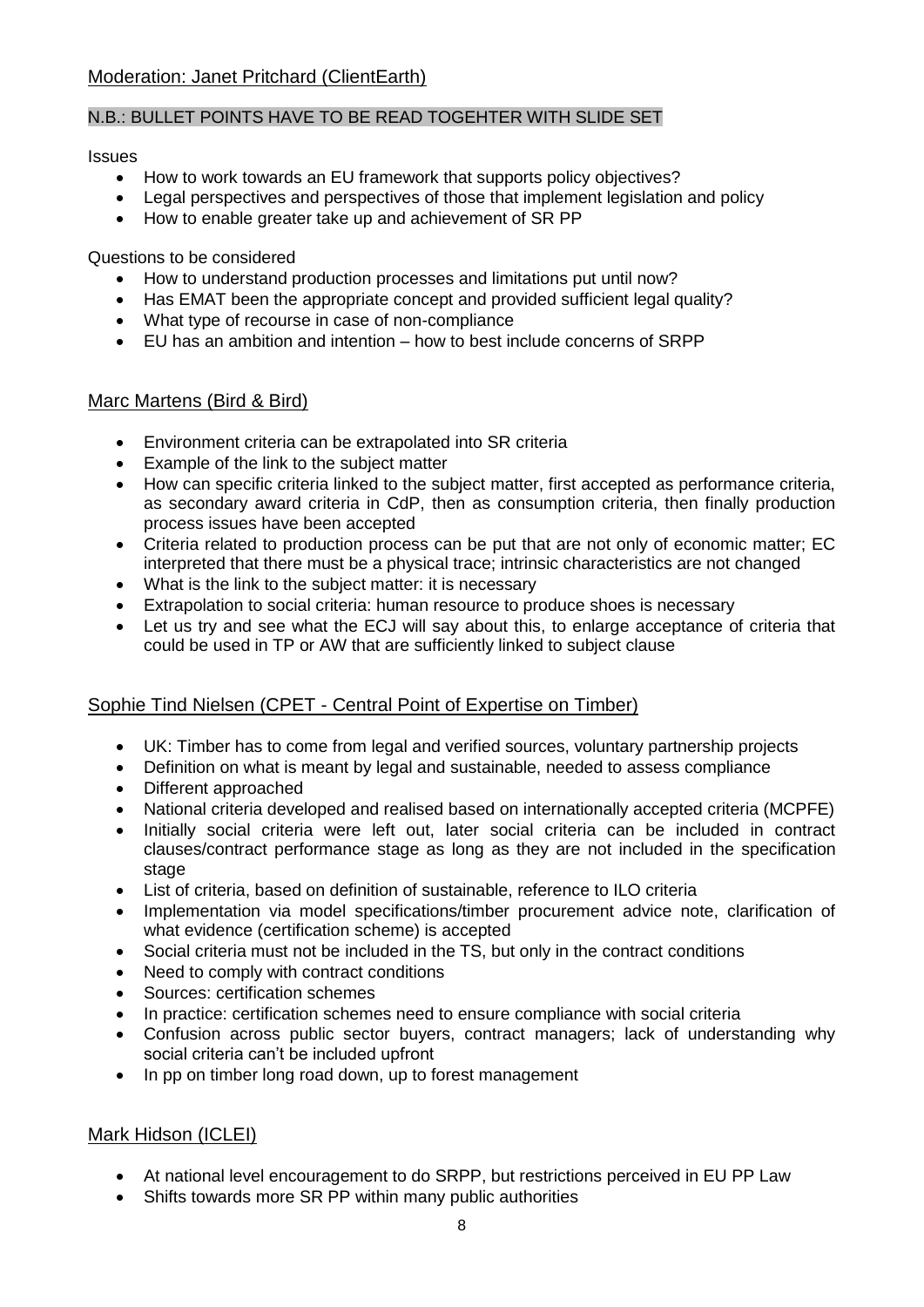- Are the directives still serving the purpose; purchasing the most appropriate product or the cheapest
- Additional requirements will initially increase cost, in life-cycle cost can be lower
- Actually avoiding the inclusion of social issues because it's badly understood
- What criteria can be classified to subject matter and production process and characteristics, art. 33 of the directive not clear for them
- Why social issues only in the contract award (Guide SRPP pushes for that), why not also in TS
- Narrow interpretation of existing EU legislation due to lack of guidance, training the managers is key to get across the SR criteria

### Gesa Wessolowski (City of Bremen)

- Project of applying social standards to public purchasing
- Reorganisation to green procurement rather easy, a shift to strengthen social responsible public procurement, however, rather difficult
- City/State of Bremen demand application of regional legislation on working and pay condition *(German: verpflichtende Vorgabe seitens des Landesgesetzgebers: Anwendung des Tariftreuegesetzes)* and compliance with pertinent collective agreements
- ILO Core Labour Standards have been applied when purchasing photocopy machines; danger of not functioning effectively as/when they don't applicy for whole supply chain and/or compliance with this requriement can't be effectively controled; for the same purchase green procurement criteria have also been included/applied
- Local authorities would benefit considerably from having at their disposal standard contracts *(German: Mustervertrag*); there are some examples for guidelines that are also actually used, such as a guideline on how to practically do so issued by the German Federal Ministry for Development Cooperation (German: BMZ)
- Proof of compliance with social and green standards (ideally: down the supply chain) is asked for at customs services (entry into EU)
- When asking specific or high standards it has been sometimes difficult for the City/State of Bremen to find appropriate suppliers; however, what often workers was a dialogue with potential suppliers/providers that as a rule was instrumental in clarifying the requirements
- In this context also NGO played a decisive role to identify suppliers/providers that can comply with criteria set, that would inform about existing certification system/explain what they actually assess; these proofs are needed to also justify higher prices; cooperation is also needed to due complexity and frequent changes that can't be followed by all procurement agencies at local and regional level
- City of Bremen moved (back) towards a centralisation of the organisation of cleaning services under public control; one important reason was that only thereby compliance with regional legislation on working and pay condition and the pertinent collective agreements could be guaranteed
- Experience in Bremen showed the key role of functioning/effective work councils and shop stewards to support the implementation of policies and processes supportive of public procurement promoting sustainable development goals

### Klaus Wiedner (European Commission/DG Markt)

### N.B.: BULLET POINTS HAVE TO BE READ TOGEHTER WITH SLIDE SET

- What can be done more to foster integration of social criteria
- Mindset of Commission changed
- Guide of buying social: Things linked to the subject matter
- Problem we facing in going forward: keep the link to subject matter and the performance of the contract, go as far as we can to include social criteria, perhaps some clarifications needed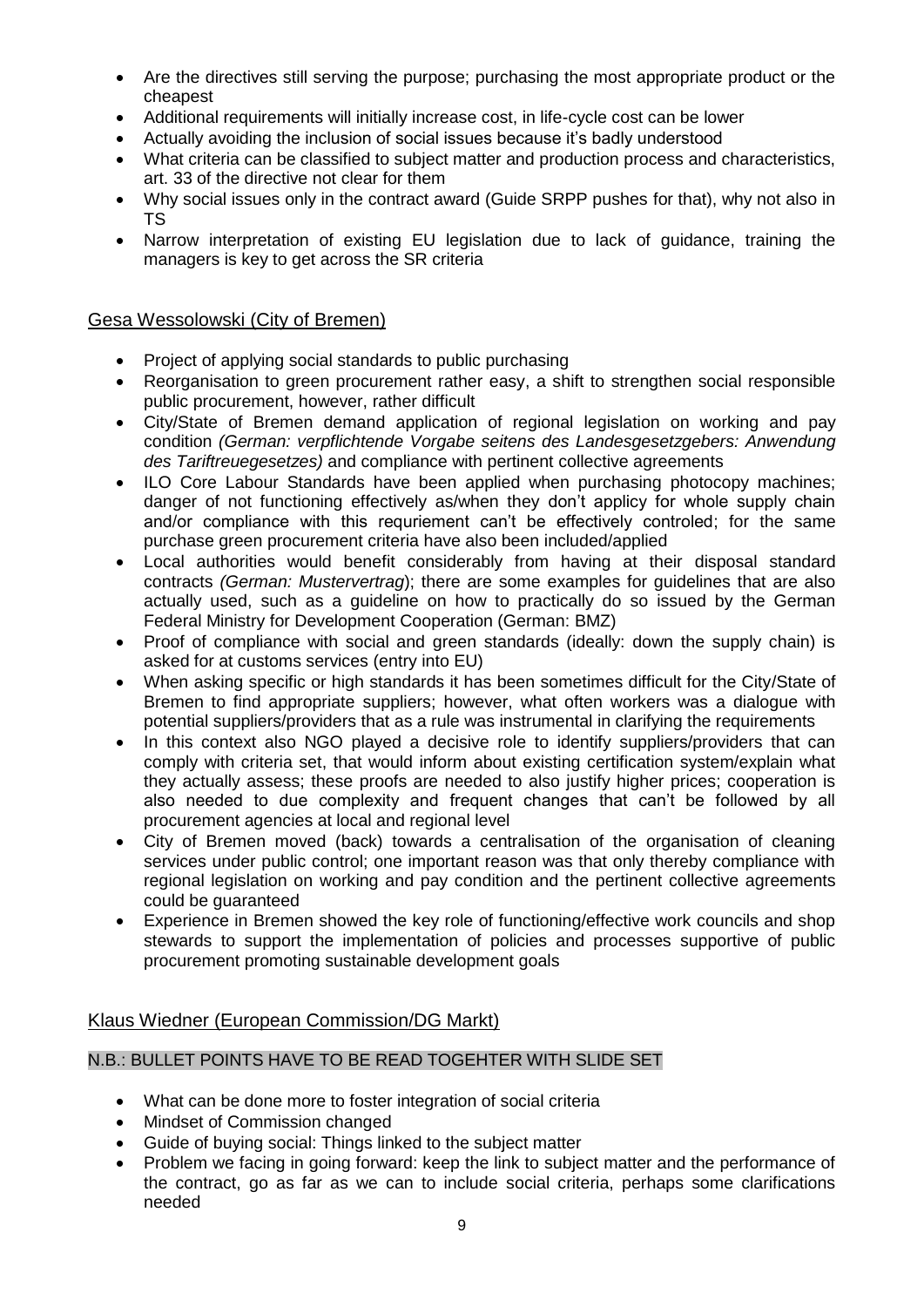- Change of enterprise policy (e.g. minority quota; women quota high employment of unemployed), then focus on shift to policy of enterprise and not to content and quality of contract, here seeing risks, also because bigger enterprises can react quicker/SME "protection"
- Environmental issues largely linked to subject matter, social always also change of policy
- Access to tender, also as SME, self-declaration enough; as more as you include at the first step can you rely on self declarations from third countries down the supply chain; additional burdens for enterprises because they would first need certification, careful not to promote a specific label, openness for different systems of certification
- Training crucial, more resources at national level, need a knowledgeable body at national level

#### Moderation: Janet Pritchard (ClientEarth)

#### N.B.: BULLET POINTS HAVE TO BE READ TOGEHTER WITH SLIDE SET

- 4 central issues
	- $\circ$  1: What is the real nature of the link to subject matter and how linked to production process in a meaningful way, question of scope
	- o Noting a change in Commission perspective vis-à-vis a stance, more open in a way that social criteria can be part of/related to the production process; how broad can we become
	- $\circ$  2: Where do we include social criteria in the procurement process; far back in the production stream, where does it make sense to include in view of verification process
	- $\circ$  3: How to define criteria for sustainable products, how to find the supplies, is this a place for award criteria, to be opened to those above the edge t change the market due to policy achievements, pp to be a promoter for this
	- o 4: Acknowledgement that green pp had more success, but desire to catch up as to social criteria, how can we learn from this? Include knowledge and evidence from production processes to include social standards

#### **Discussion**

Peter Kunzlik, City University London

- No change in Guide as to invisible effect/characteristics on product
- What is linked to the subject matter is the product, in TS you tell what you want to buy; things need to be in technical specifications, if they are in contract conditions difficult to select out a bidder; you can only wait until they reach the conditions and then sue, only ex post; this is why change is needed, procurement lawyers and officer are risk averse; can't put PPM in TS unless they affect the final product; needed: clarification to put it in the TS or set out what legal consequences of other approach are

Marc Hidson, Bird & Bird

 Social aspects for some should be better in award stage; being at award stages (knowledge) allows to make a proper assessment of bidders, if criteria are is in TS does not allow it; you might not get want you want, but only know it ex post

Marc Steiner, Legal Expert/Judge Swiss Federal Administrative Court

• Behaviour of enterprise changes if its aware that the consumer approach (market) has changed; EU clothing industry learnt that they had to face quality requests; we need quality elements included in the pp

#### Marc Martens, Bird & Bird

• Supply of contracts how performed? Production process done in the past and is not linked necessarily to the performance of the contracts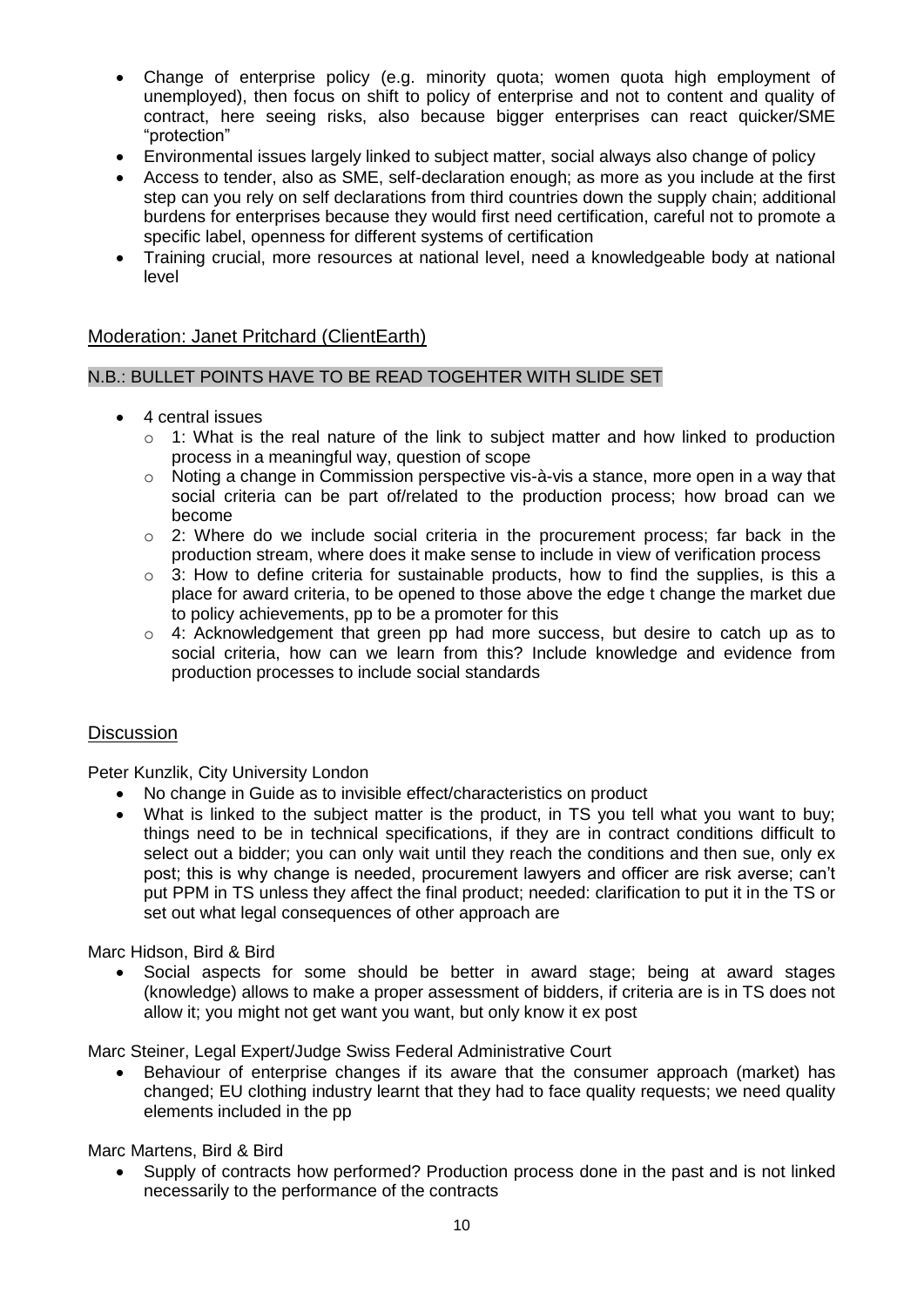Tind Nielsen, CPET

- Alternative forms of production can only be assessed on the basis of criteria, self declaration not to be accepted when it comes about social criteria, risk assessment element needs to be in
- MEAO is also about getting the environmental and social benefits

Bertrand Wert, DG ENTR

- Innovation policy perspective, Bremen/timber/supply chain examples
- At EU level political commitment to go further in PP, budget consequences, associating the demand of procurers to budgets

Klaus Wiedner, DG MARKT

- How to link subject matter with social criteria
- Consultation paper
- Drawing the line that if PP is to change enterprise policies is not acceptable
- Turn around the perspective, pa can influence markets and have the right to do so in view of policy objectives, not single/personalised to enterprises
- Competitiveness consists in addressing the new demands from the market
- What are the consequences of not encouraging, downward spiral, because enterprises are allowed to cut wages, lower working conditions
- Do we want to lead with objective and goals and then define the legal framework or the other way around
- Wienstrom case; what matters is what you get from providers; limits as to where to educate enterprises

Marc Steiner, Legal Expert/Judge Swiss Federal Administrative Court

- Related ECJ backing verification, how to judge compliance, not enough to keep them in the performance clause, don't have the same clout, how to introduce compliance/control more upfront
- Other ways of looking at the challenge of verification

Penny Clarke, EPSU

- GP quote
- Economic logic of private against public below, need to have values upfront
- Encourage public authorities to do things
- Reliance on work councils to achieve verification, not needed to control everything from the start, can be put up on the way
- Market being rationale not correct, take away from rights of enterprises to compete to political will of public procurers

Mark Hidson, ICLEI

- It is more difficult to verify social aspects, mainly in Developing Countries.
- It is important the relationship with the suppliers, which is usually underestimated
- Sophie Tind Nielsen, CPETW refers to two schemes, which cover a lot of other schemes
- Need to have a mix of verification policies; self declaration, third party certification, penalties; supplier relationship as important criteria
- Guidance: model criteria to see what can be included where, for MS and LA to be used for implementation
- Social criteria often build into legislation

Bertrand Wert, DG ENTR

Market failure, rational to use innovation PP as a tool to start innovation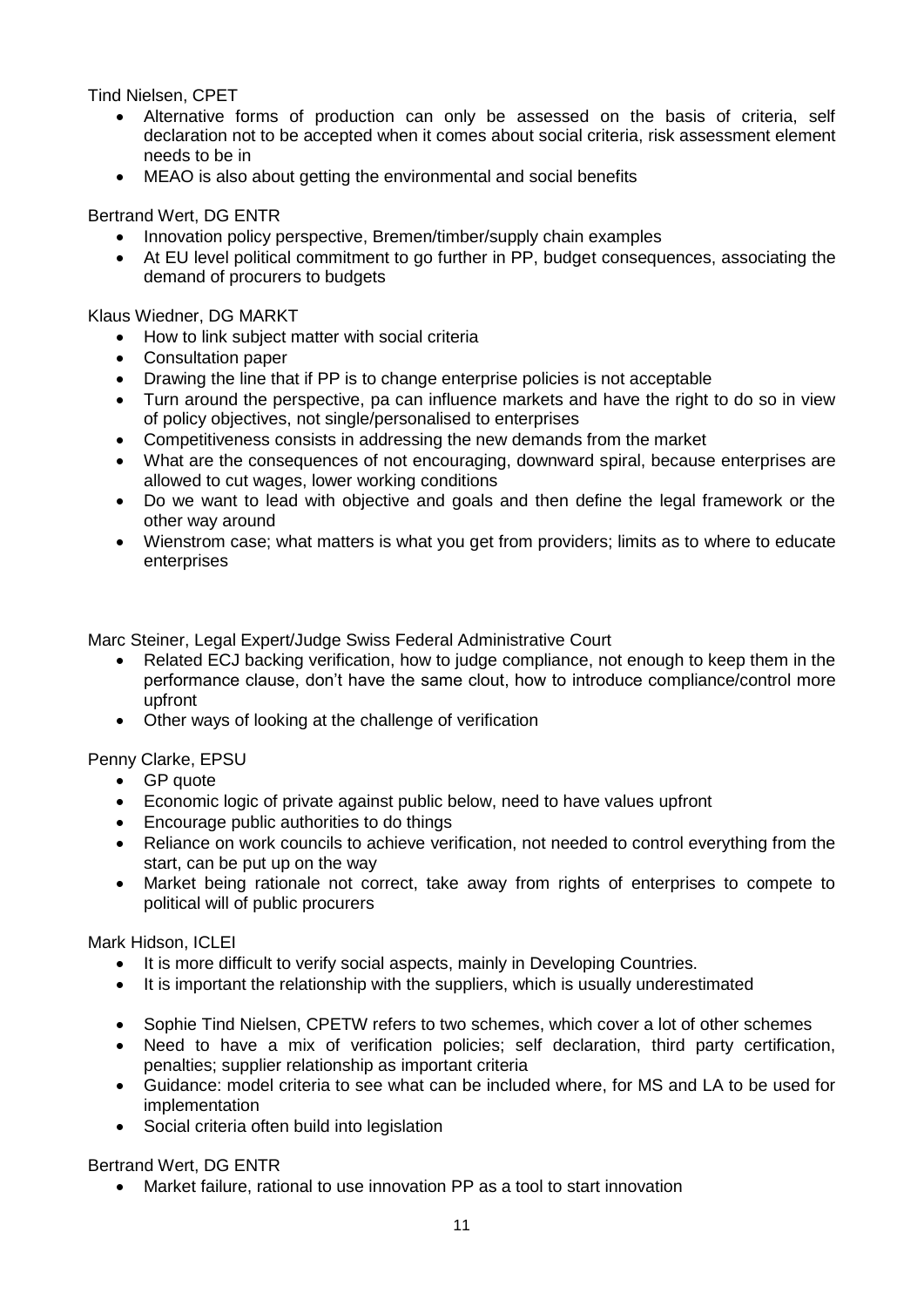- 4 lead markets linked to sustainable development
- Citizens are consumers and express a preference
- It is a choice or do we want binding rules that every procurers
- Shouldn't it be up to the individual procurer to define things leaving choices
- How transparent is policy making through pp, better to give subsidies to pursue policy objectives
- EC state aid policy curtails purchasing discretion of purchasers
- 2004 starting with horizontal policy

Heide Rühle MEP

- Ermöglichung getrennter Behandlung von Politikzielen in anderen Gesetzen
- It is important that public authorities can choose what to pursue: thay do not have to be obliged

Sergi Corbalán, FTAO

- The current framework and the EC interpretation create confusion to public authorities on how to introduce sustainable dev. considerations in public procurement and in case of doubt, public authorities will drop introducing sustainable development considerations altogether.
- EU rules should allow public authorities to "call a cat a cat" (e.g. if they want Fair Trade products or sustainable forest timber, they should allowed be transparent and indicate it in the subject matter and technical specifications). Contracting authorities should be able to ask for the products and service they wish by the front door: this will in the long-run reduce costs, but for this clear legal framework and transparency

Hannah Reed, TUC

- Equally the promotion of equality and promotion of skills should be included in a manner that pp law includes it
- Inequalities of pay and high unemployment also affect of market failures, let governments use their purchasing power to address market failures
- ECJ Rüffert ruling creates a situation of unfair competition, non-domestic providers are able to undercut standards also creating unfair competition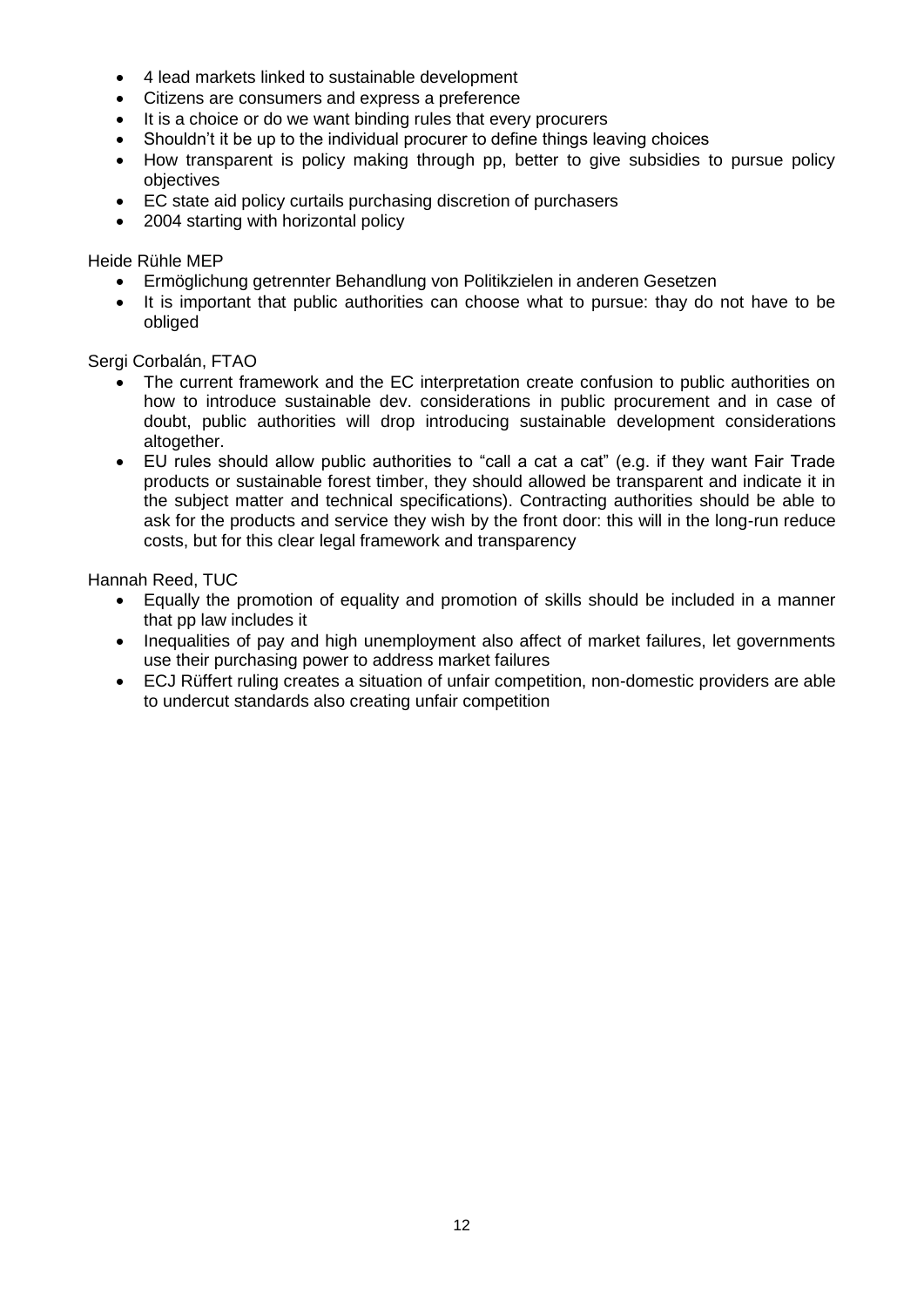### 13.00 – 13.30 Wrap Up Panel

With contributions from

- Sergi Corbalán (Network for Sustainable Development in Public Procurement)
- Jo Versteven (Services Publics Fédéraux Belge Développement Durable)
- Klaus Wiedner (European Commission/ DG Markt)
- Heide Rühle (MEP)

#### **Objectives:**

- To summarize and draw conclusions from the foregoing presentations and discussions.
- To clarify key issues for the directive revision process, and how they should be framed for consideration by stakeholders and lawmakers.
- To point to implications for next steps in the directive revision process.

### Sergi Corbalán, FTAO, on behalf of Informal Network for Sustainable Development in Public Procurement (INSDPP)

- The network for Sustainable Development in Public Procurement is an informal group of organisations that share the objective to render the EU public procurement rules a tool to achieve the EU sustainable development objectives. An initial submission has been sent to Commissioner Barnier in November 2010.
- EU cannot use WTO Government Procurement Agreement an excuse not to support sustainable development in public procurement, since the GPA, as confirmed by Judge Steiner, is a "minimum standards technical international treaty" while the EU Public Procurement is a comprehensive piece of legislation which should also take into account the wider EU Treaty Objectives in light of the integration principle.
- This is an issue of democracy: Local, Regiona and National authorities have the right to choose which products and services they want: EU rules should not prevent or make this difficult.
- EU PP rules, as stated by Prof. Kunzlik, are about HOW to procure, not preventing political decisions on WHAT to procure.
- It is important to listen at this very important moment to the practical difficulties that public authorities (in particular small ones) have when wishing to introduce sustainable development in public procurement
- In terms of the evaluation of offers, we should reflect on the "Most Economically Advantageous Tender" concept and how it should be interpreted to serve horizontal EU Treaty objectives
- Compliance: let's put ourselves in the shoes of procuring agencies. If social issues are relegated to contract performance clauses, contracting authorities find it difficult to demand from the awarded bidder compliance with the social considerations, once the contract has been awarded.
- The members of the network for Sustainable Development in Public Procurement look forward to working with EU institutions and other stakeholders during the important upcoming discussions of revision of the EU public procurement rules.

## Jo Versteven, SPF DD (B)

- Social issues need to be included anyway as to the ILO CLS
- Swiss law example useful, reference to ILO CLS relevant, to better address verification issues
- Subject matter and tension on influencing companies or markets
- Self-declaration can be used when risk is not too high
- Competition between labelling schemes
- Difference between TS (selection) and qualification issues and performance issues (working with a selected company)
- Need to better integrate social aspects into qualification process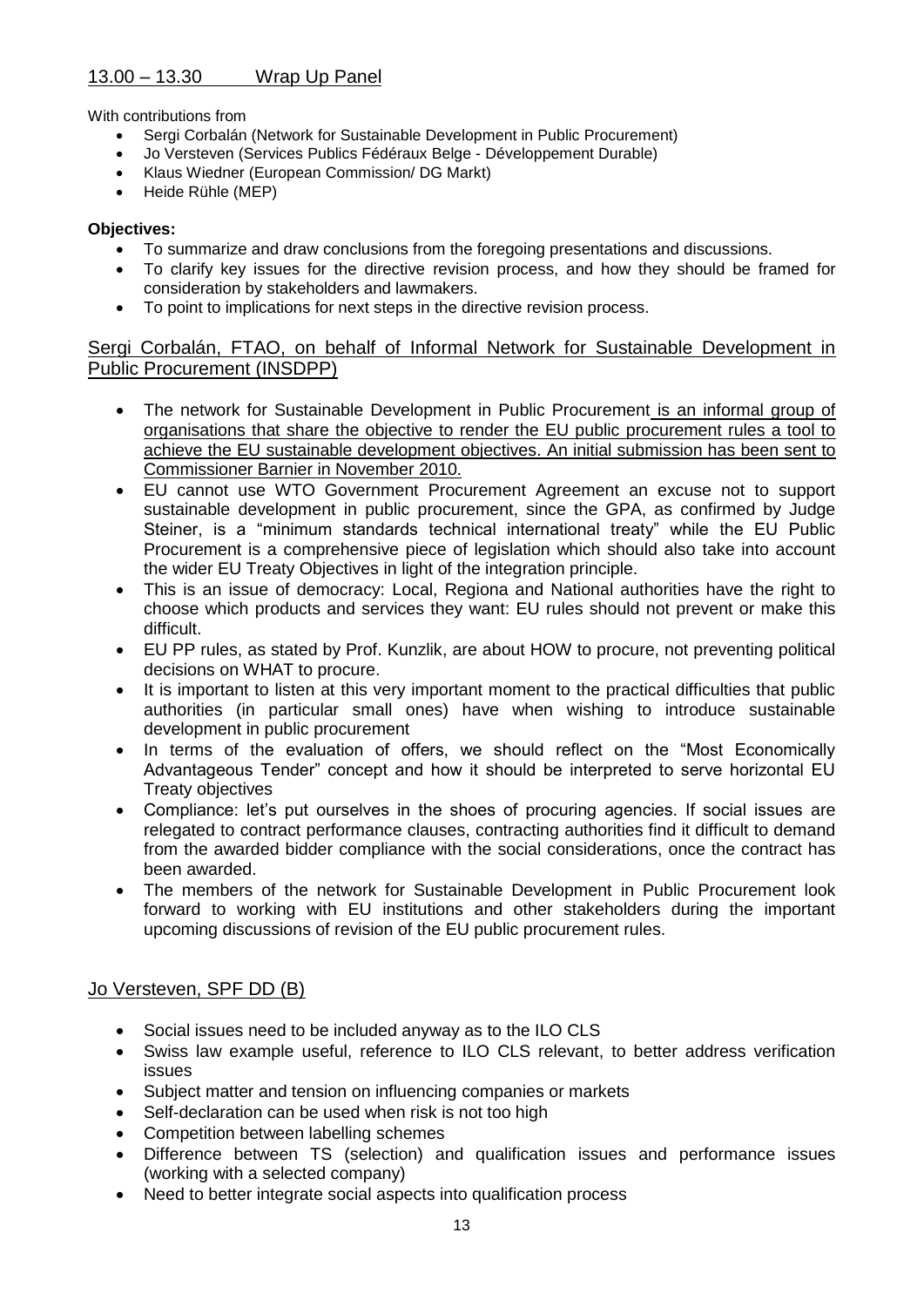- Better work with suppliers
- Procurers often chose the safe way not to take risks
- New paradigm, before purely economic perspective, now discussion of SRPP

#### Klaus Wiedner (European Commission/DG Markt)

- Try to get away with the link? PP rules have been oriented towards to this for last 40 years; other idea is to purchase something, don't care about the quality of the product
- Where at the stage of the procurement process should social criteria be taken into account? Selection of bidders could be done in view of criteria you want them to perform
- Are there different levels of compliance with legal requirements
- Verification schemes, difficulty what to do when you have competing system, does this also include risk assessment, what are alternatives way of verify

#### Heide Rühle MEP

- Discussion of life-cycle cost due to innovation cost, environmental cost also needed in view of social costs
- Need to go towards EMAO, cheap offer confused a lot, used to misinterpret EU rules
- Especially in social sector this has brought up a lot of competition against the purpose of social and health policy objectives
- EU framework reference/EU database for labels to define a sort of orientation
- Subiect matter
- Working with the suppliers, more negotiated procedures
- Heide Rühle will be EP rapporteur on Green Paper on Public Procurement

\* \* \*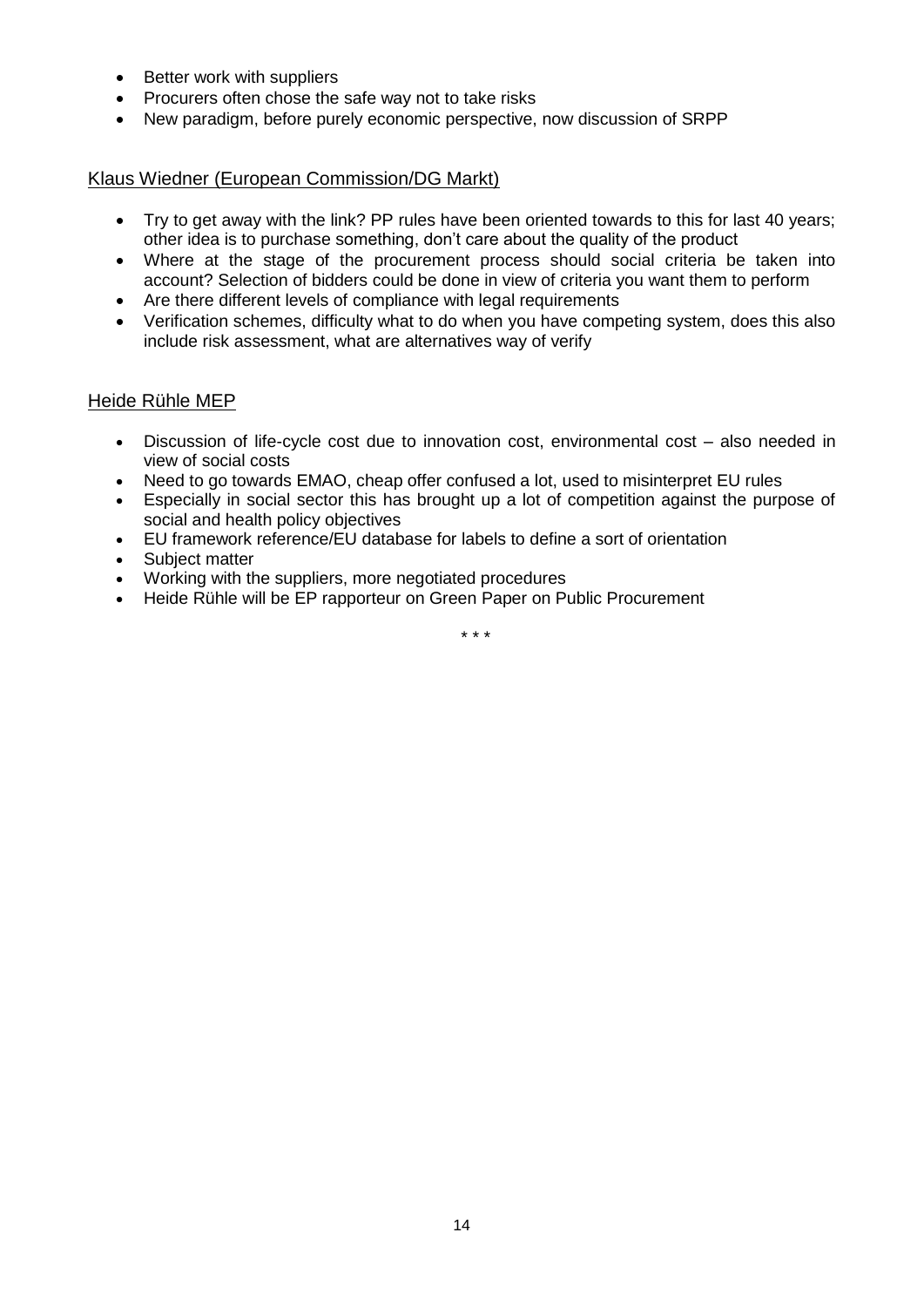

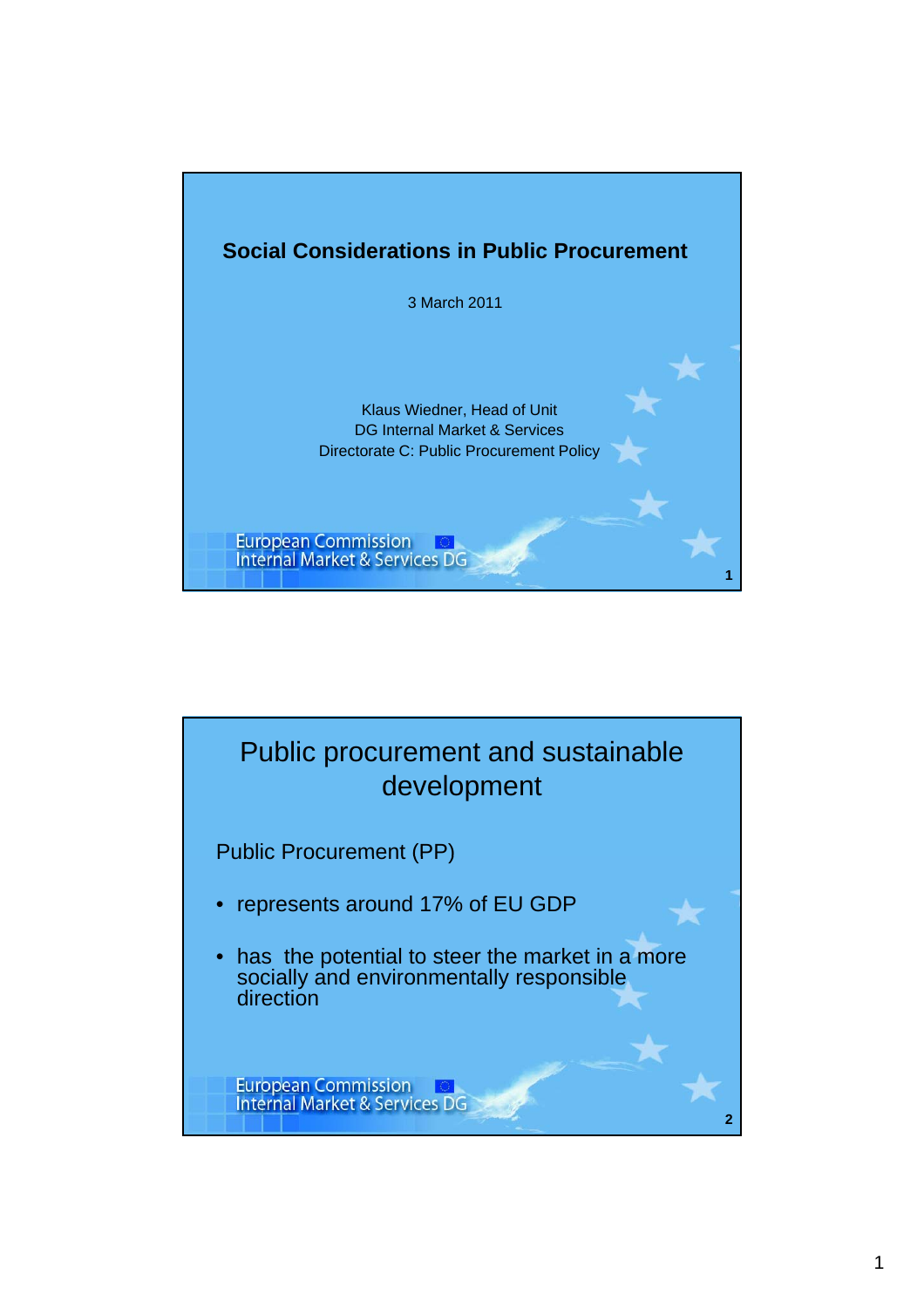

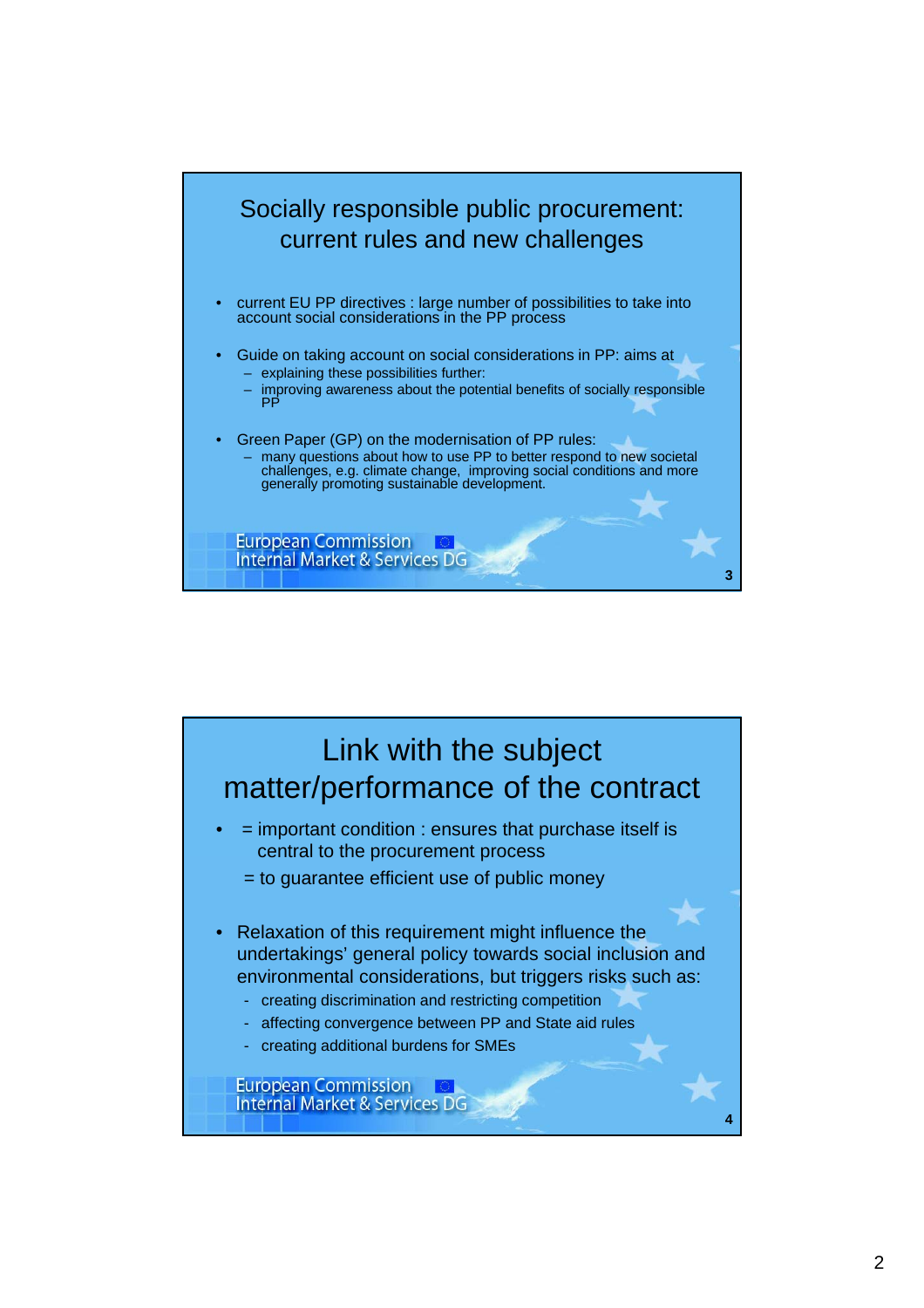

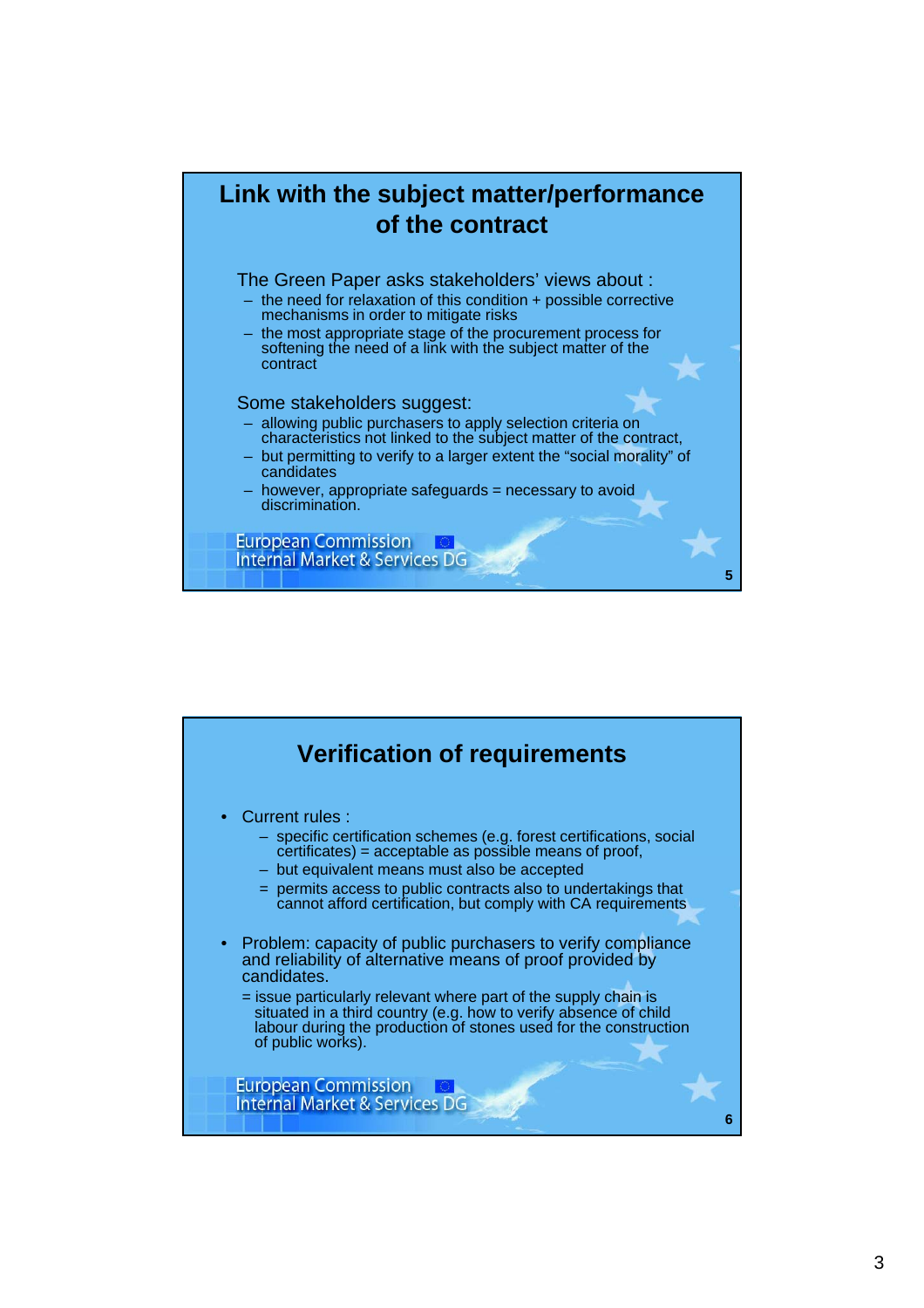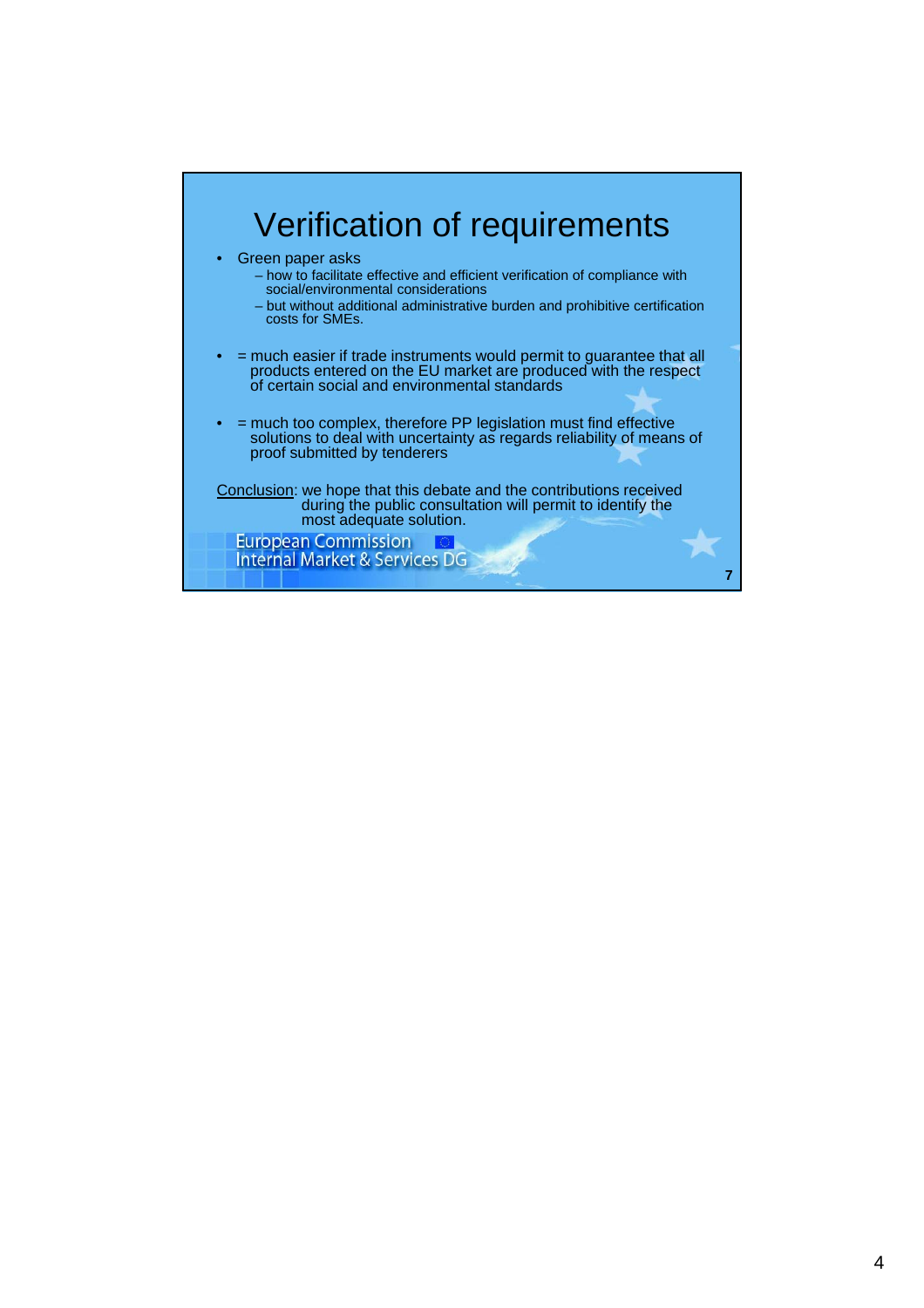

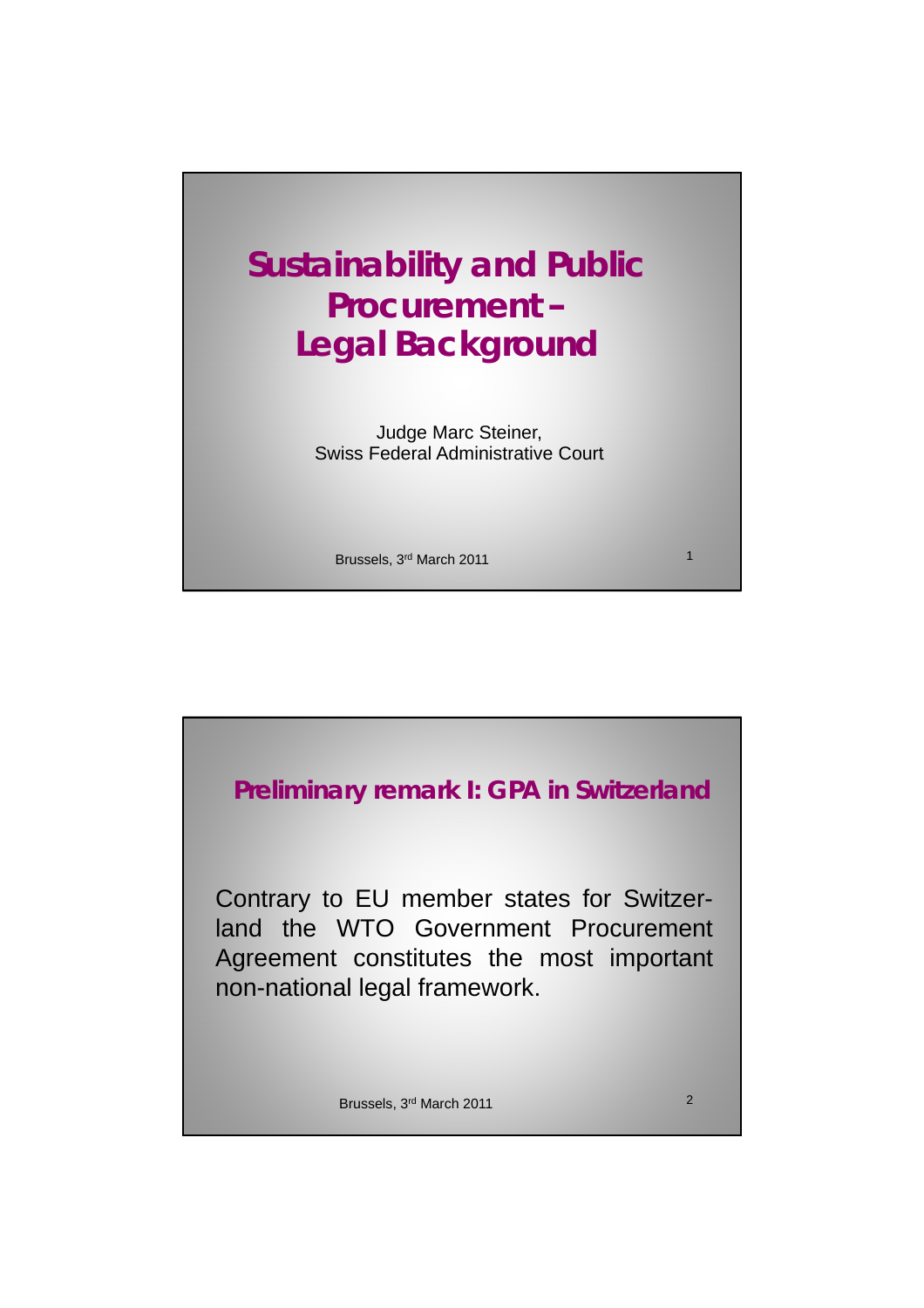# **Preliminary Remark II: GPA in the EU context**

The contracting authorities ... which apply [this Directive] ... should therefore be in conformity with the [Government Procurement] Agreement .... (Recital 7 Directive 2004/18/EC) 2004/18/EC).

Brussels, 3<sup>rd</sup> March 2011 3

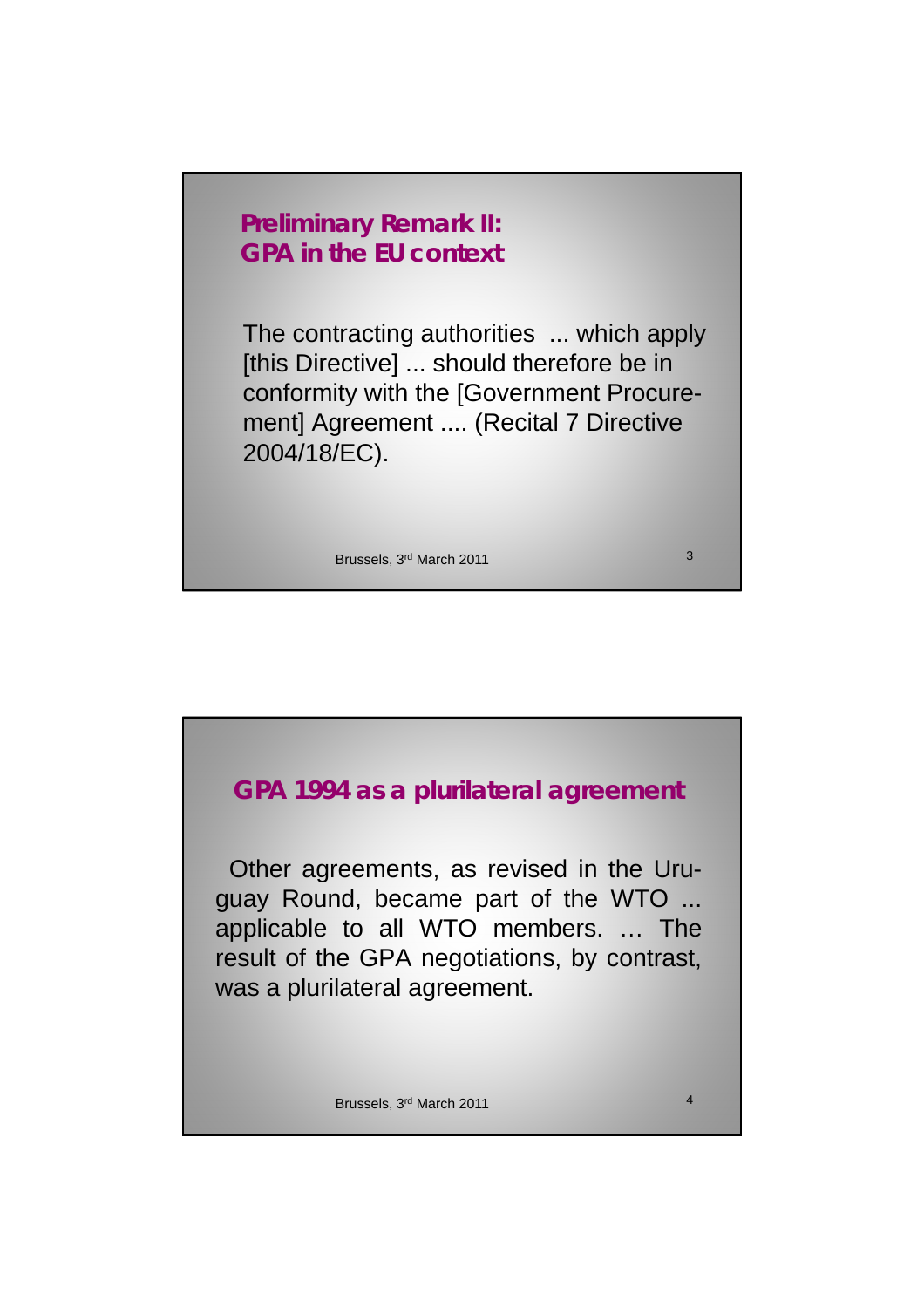

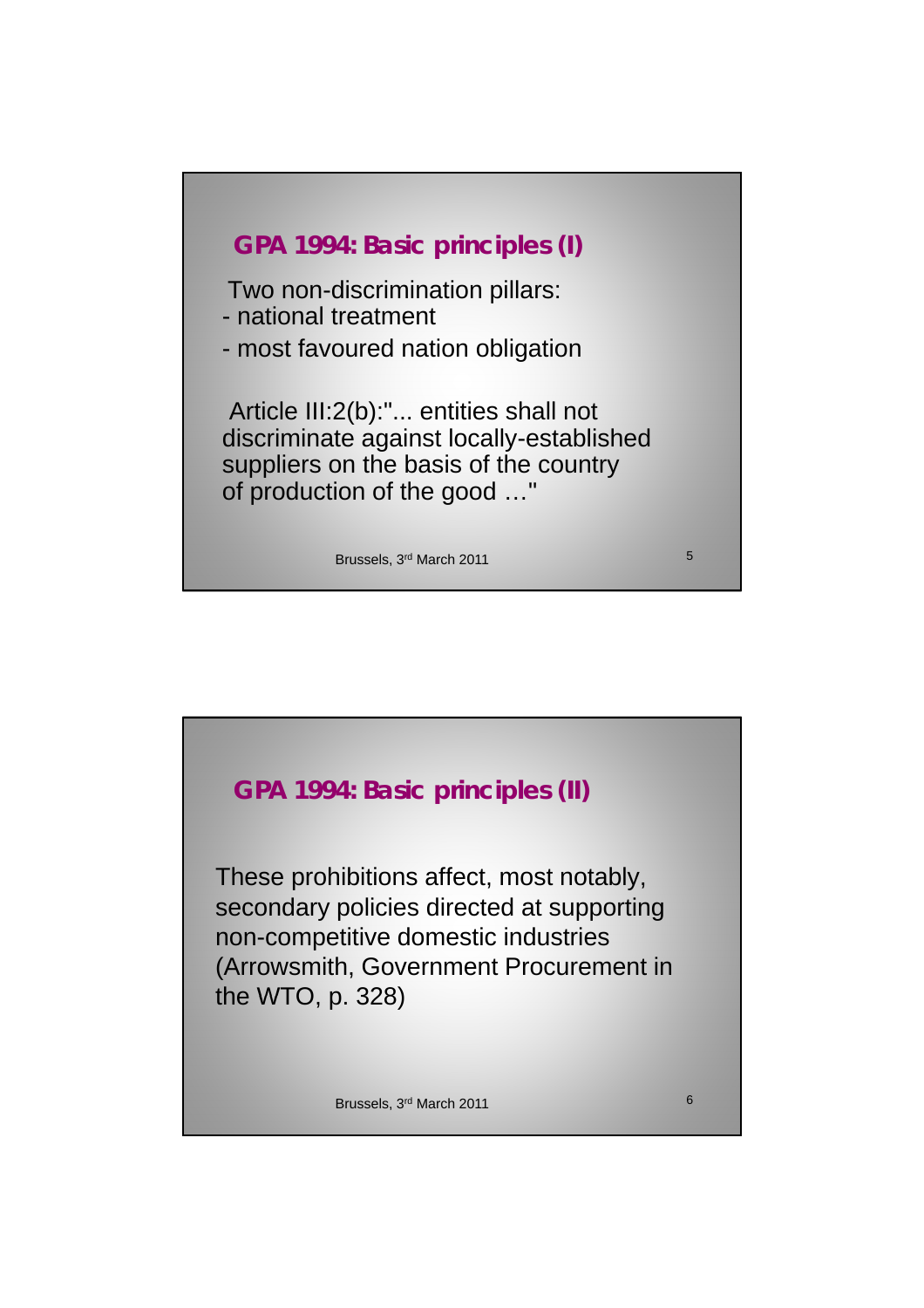

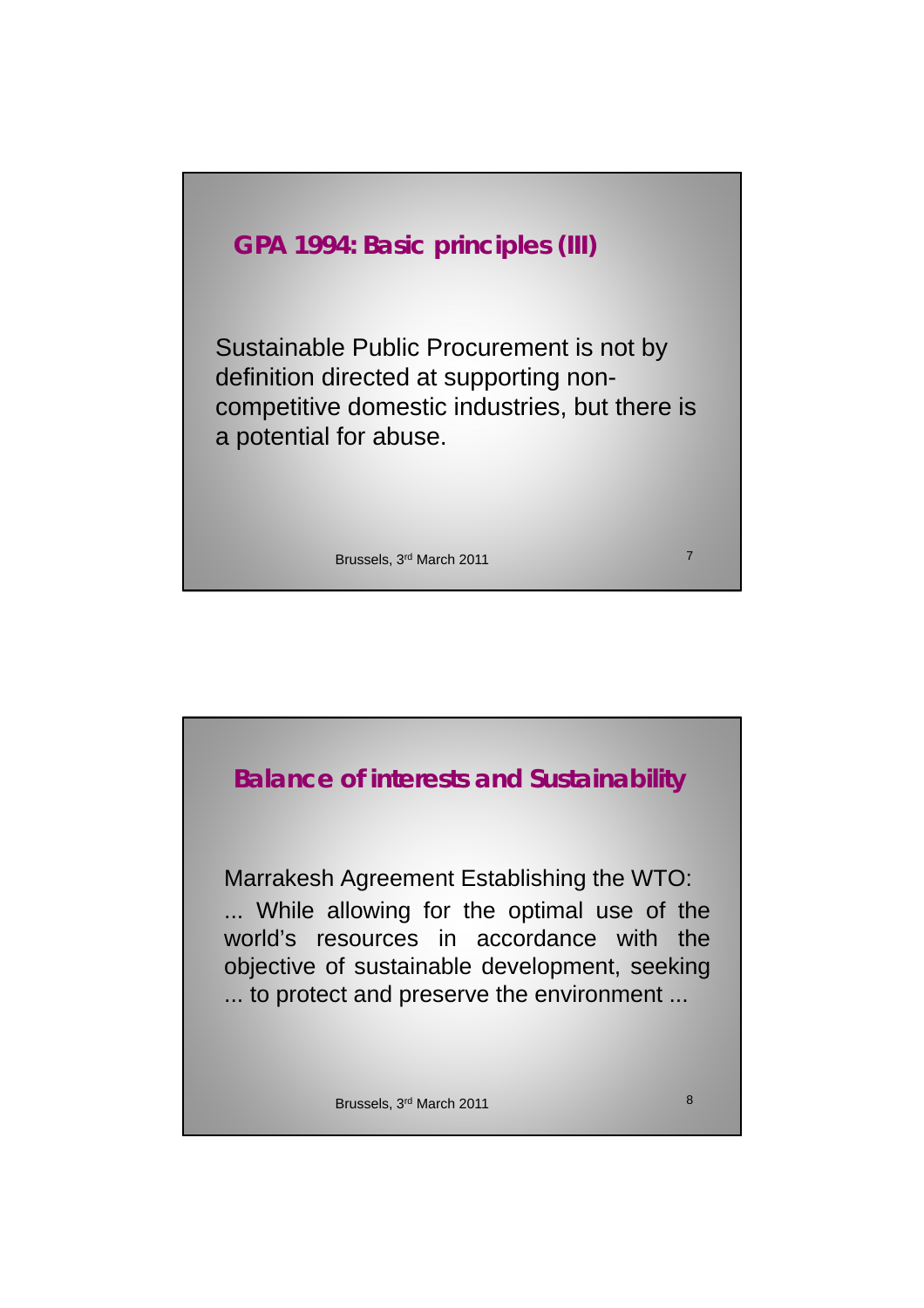

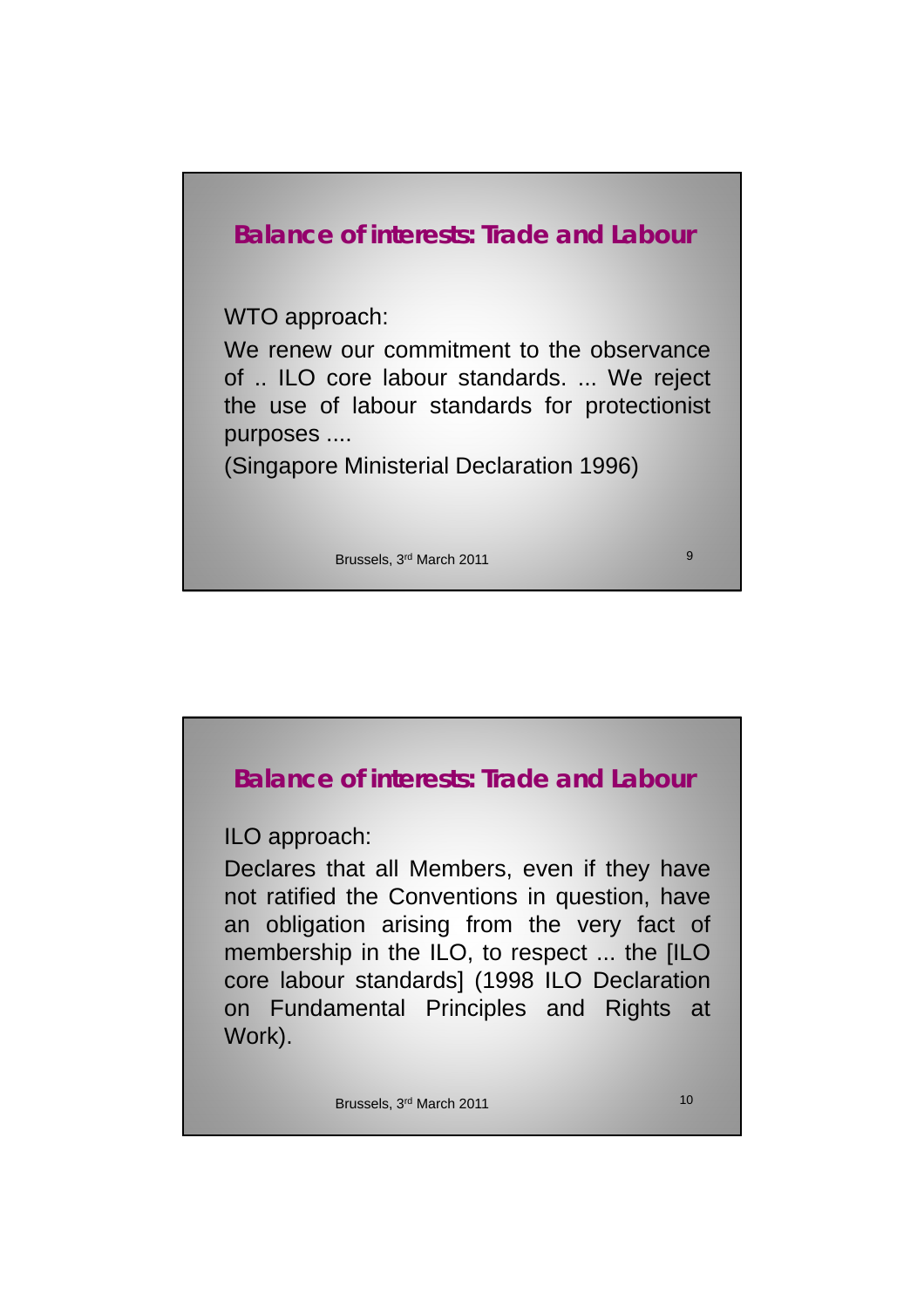

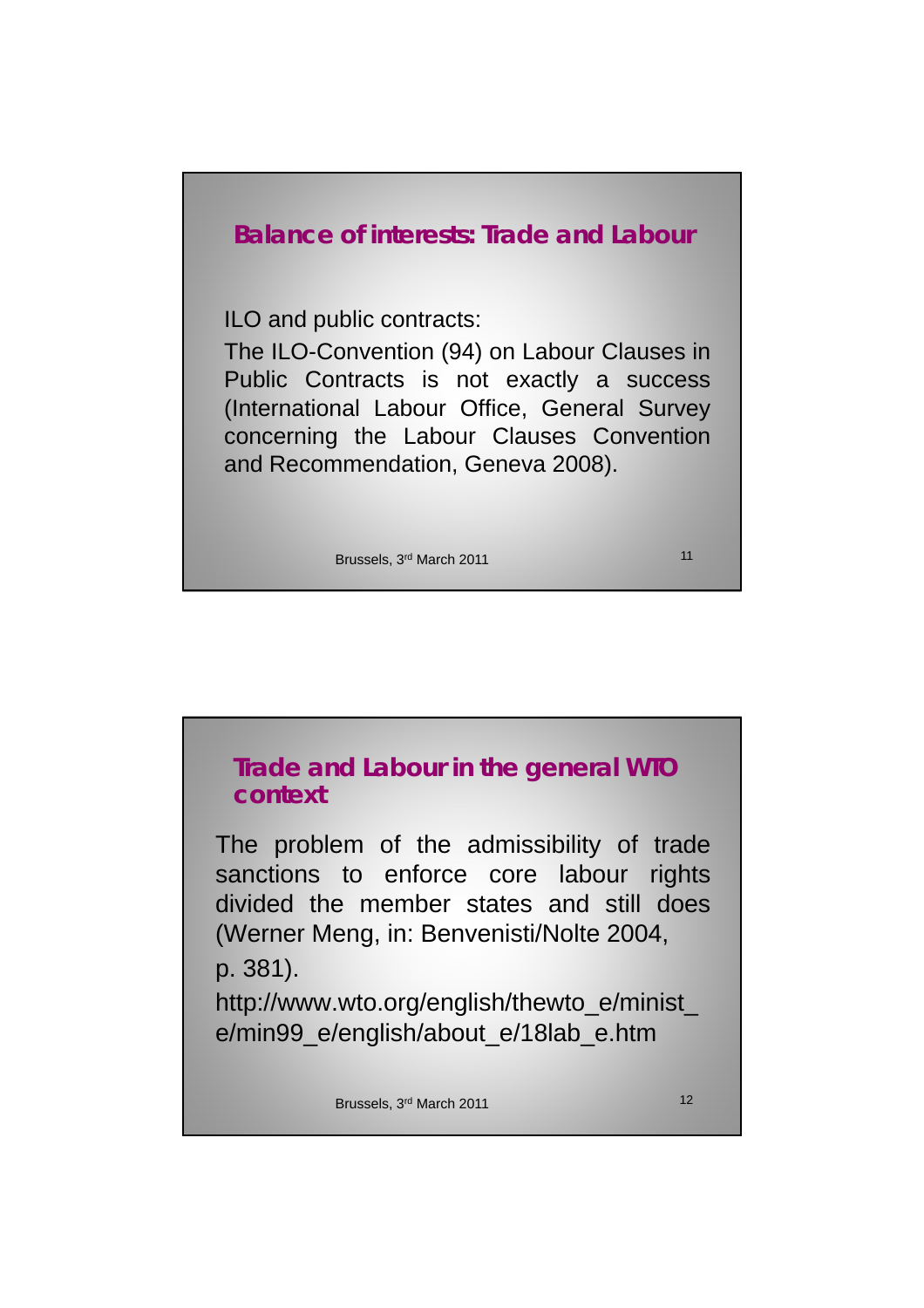**Trade and Labour in the general WTO context** 

These conflicts need to be resolved if international law is to provide a reliable and credible system of norms (Christine Kaufmann, Globalisation and Labour Rights, 2007, p. 272).

Brussels, 3<sup>rd</sup> March 2011 13

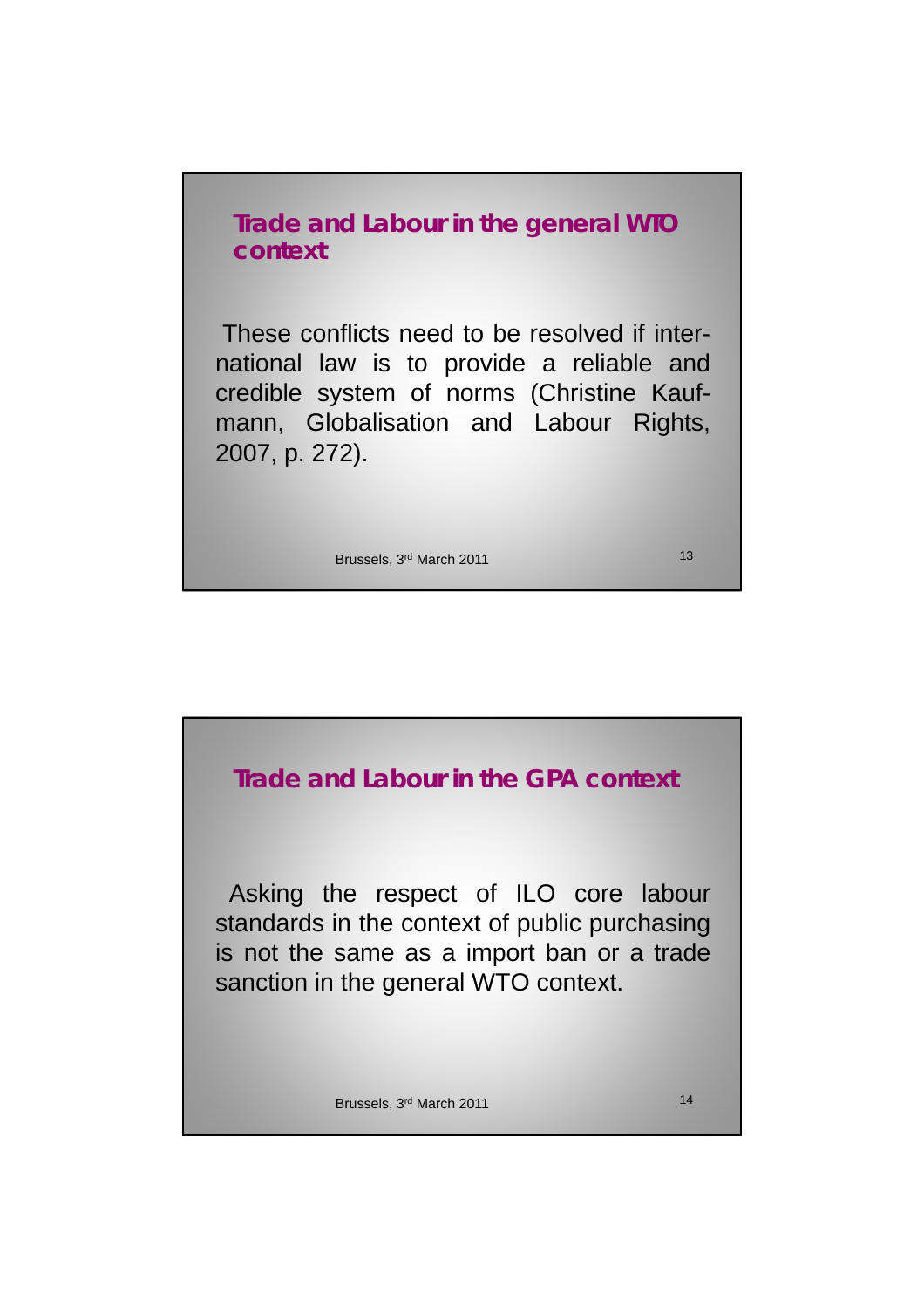

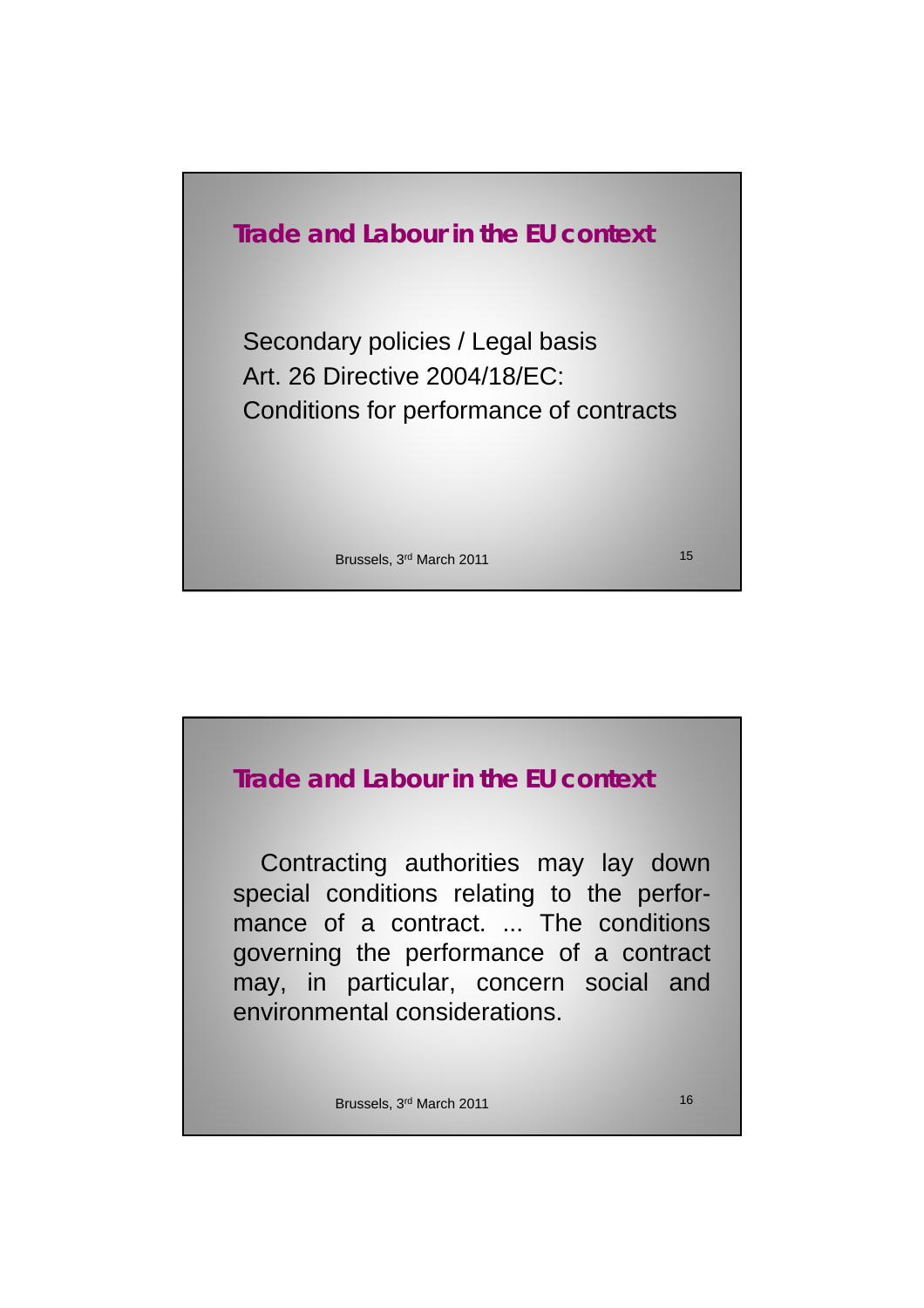# **Trade and Labour in the EU context**

For instance, mention may be made, ... of the requirements ... to comply in substance with the provisions of the basic ILO Conventions, assuming that such provisions have not been implemented in national law (Recital 33 Directive 2004/ 18/EC).

Brussels, 3rd March 2011 17

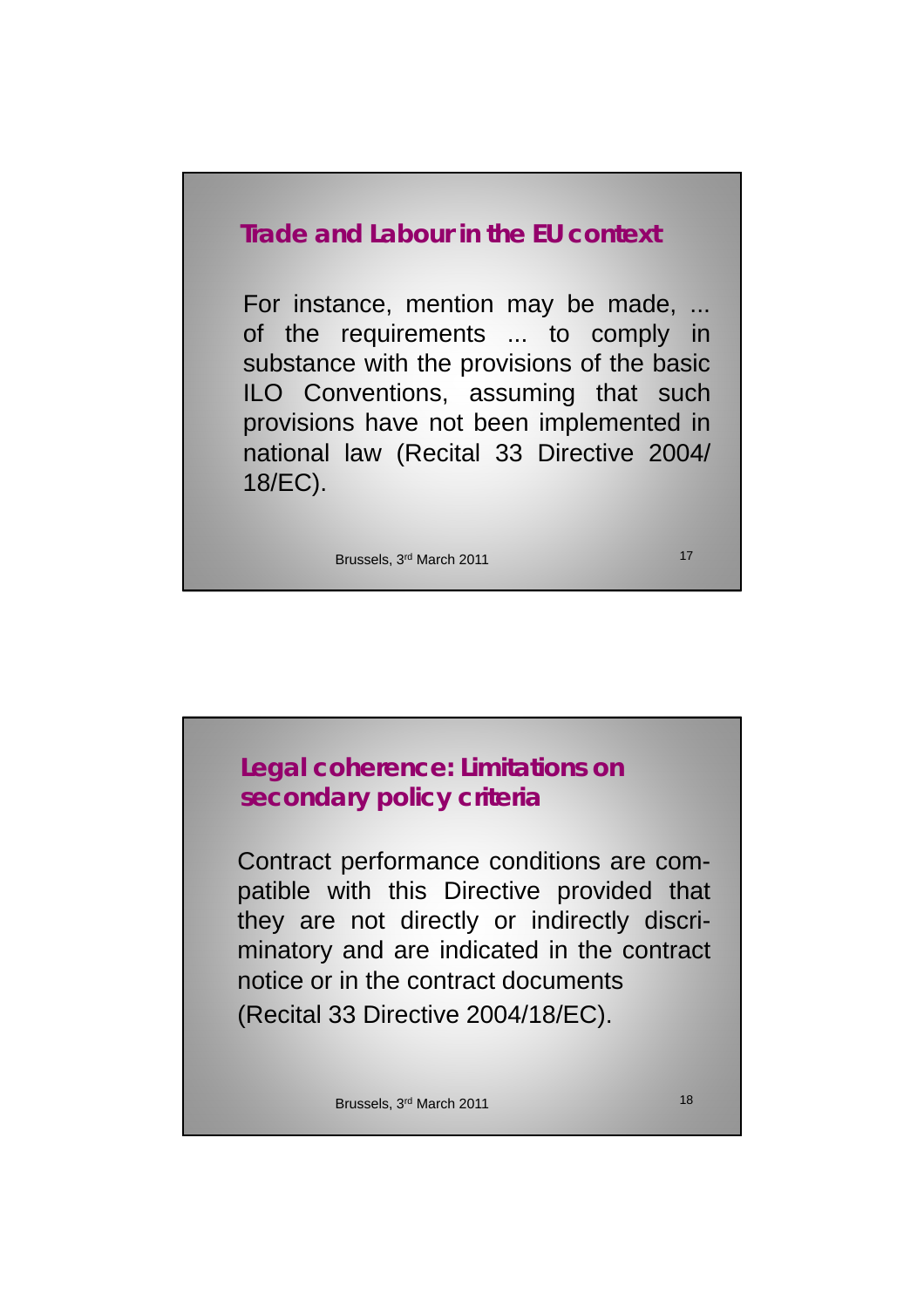

The contracting authorities ... which apply [this Directive] ... should therefore be in conformity with the [Government Procurement] Agreement .... (Recital 7 Directive 2004/18/EC). -> **Applying EU law is**  ) **y g interpreting the GPA!**

Brussels, 3rd March 2011 19

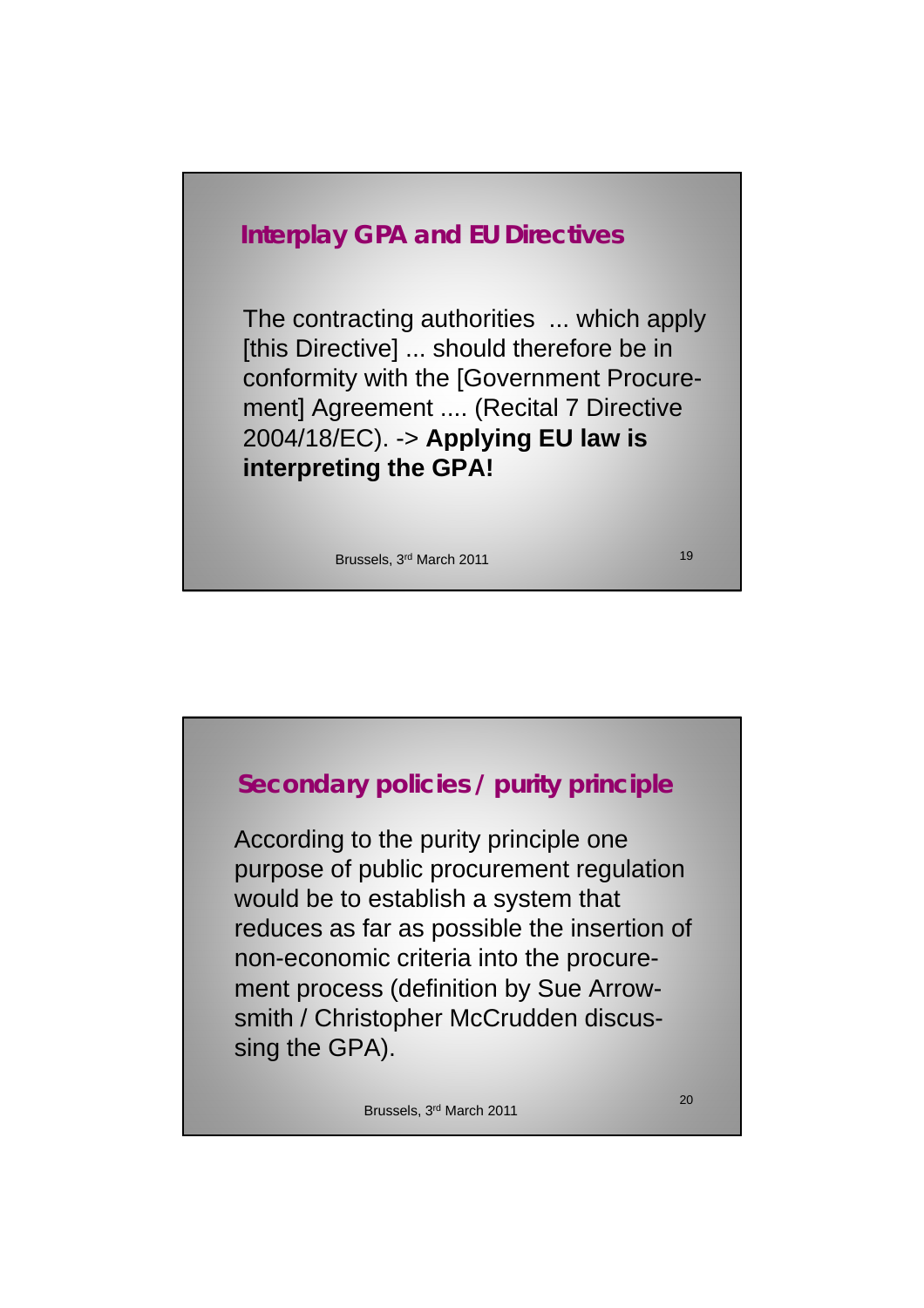**GPA: Setting of minimum standards or comprehensive procurement codification?**

Review of the GPA: The objective of simplification and improvement was thought to be a key element in attracting wider membership and thus improve the multilateral aspect of the Agreement (Trepte, p. 1161).

Brussels, 3rd March 2011

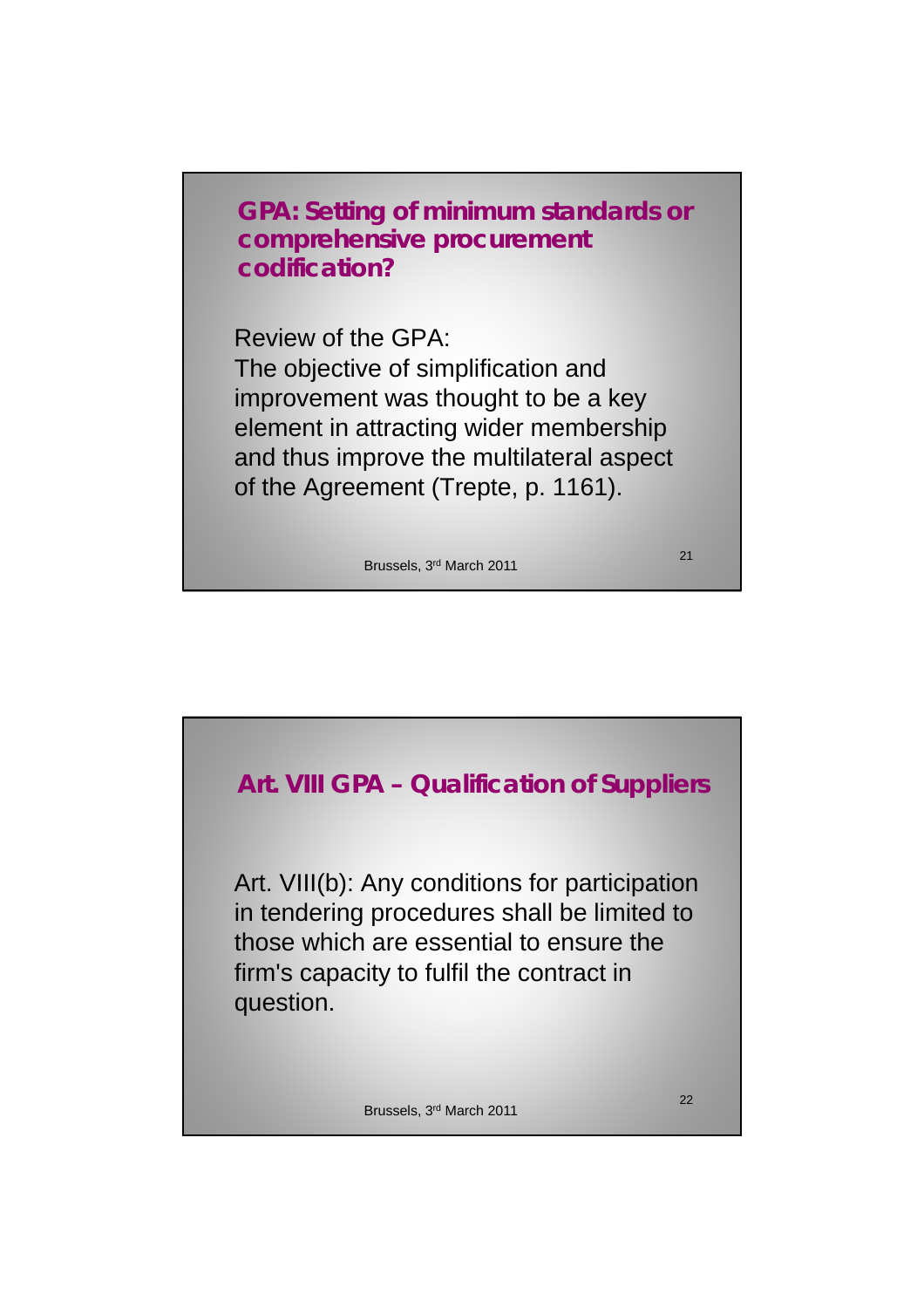# **Art. VIII GPA – Qualification of Suppliers**

Art. VIII(h): Nothing in subparagraphs (a) through (g) shall preclude the exclusion of any supplier on grounds such as bankruptcy or false declarations, provided that such an action is consistent with the national treatment and non-discrimination provisions of this Agreement.

Brussels, 3rd March 2011



# **Secondary Conditions** However, it is arguable that the rules on qualification criteria do not allow suppliers to be excluded because they cannot comply with requirements unconnected with contract performance (Arrowsmith, Government Procurement in the WTO Government Procurement in the WTO, p. 336 s.).

Brussels, 3rd March 2011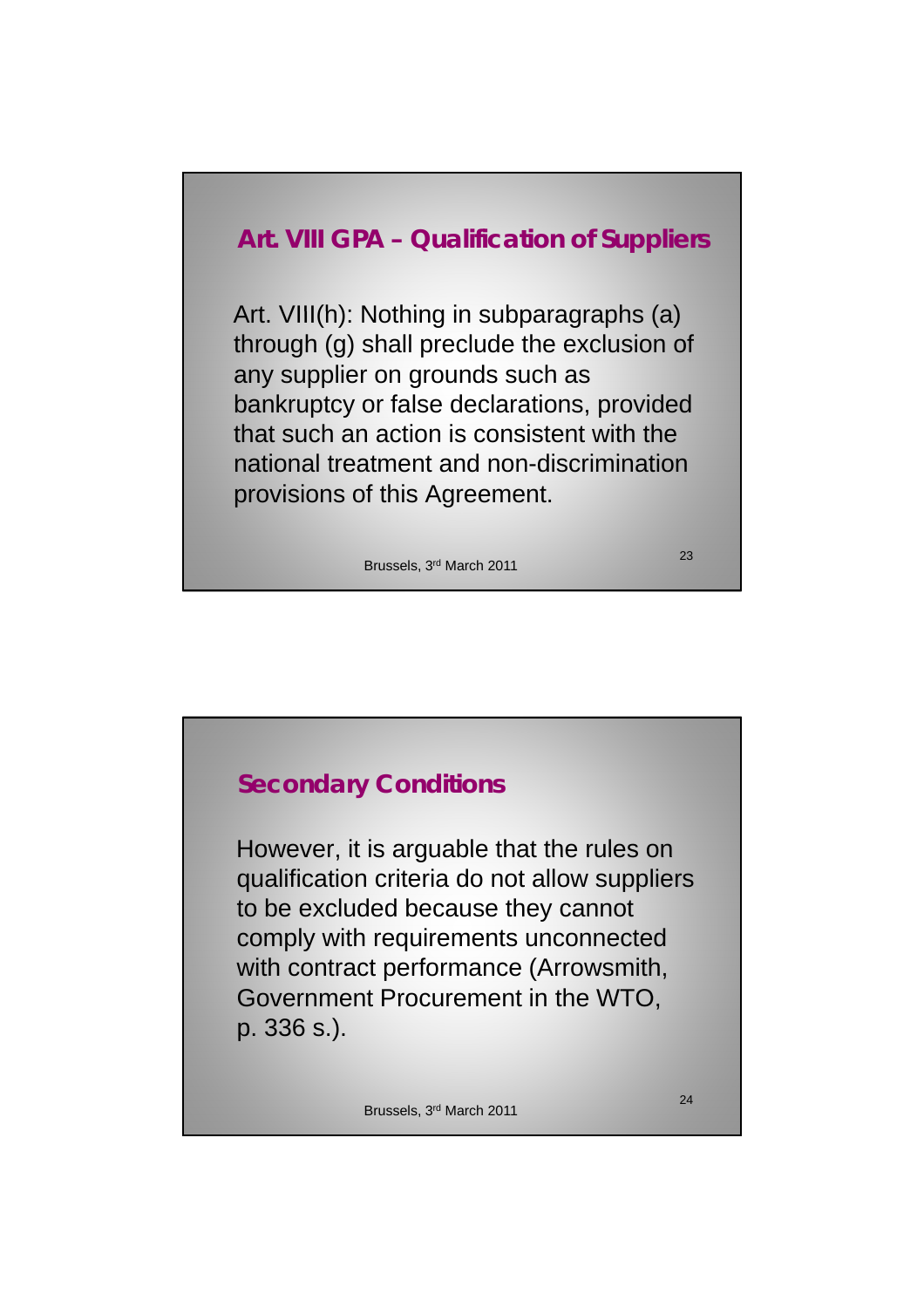# **Art. XXIII GPA: Exceptions**

Subject to the requirement that such measures are not applied in a manner which would constitute a means of ... unjustifiable discrimination ..., nothing in this Agreement shall be construed to prevent any Party form imposing or enforcing measures ... relating to the products or services of handicapped persons ...

Brussels, 3rd March 2011

25

# **Art. XXIII GPA: Exceptions**

Can Art. XXIII.2 not be used to justify policies directed at labour or environmental conditions in other countries – for example, requirements relating to working conditions where the workers concerned are based in other workers concerned are based in GPA states?

Brussels, 3rd March 2011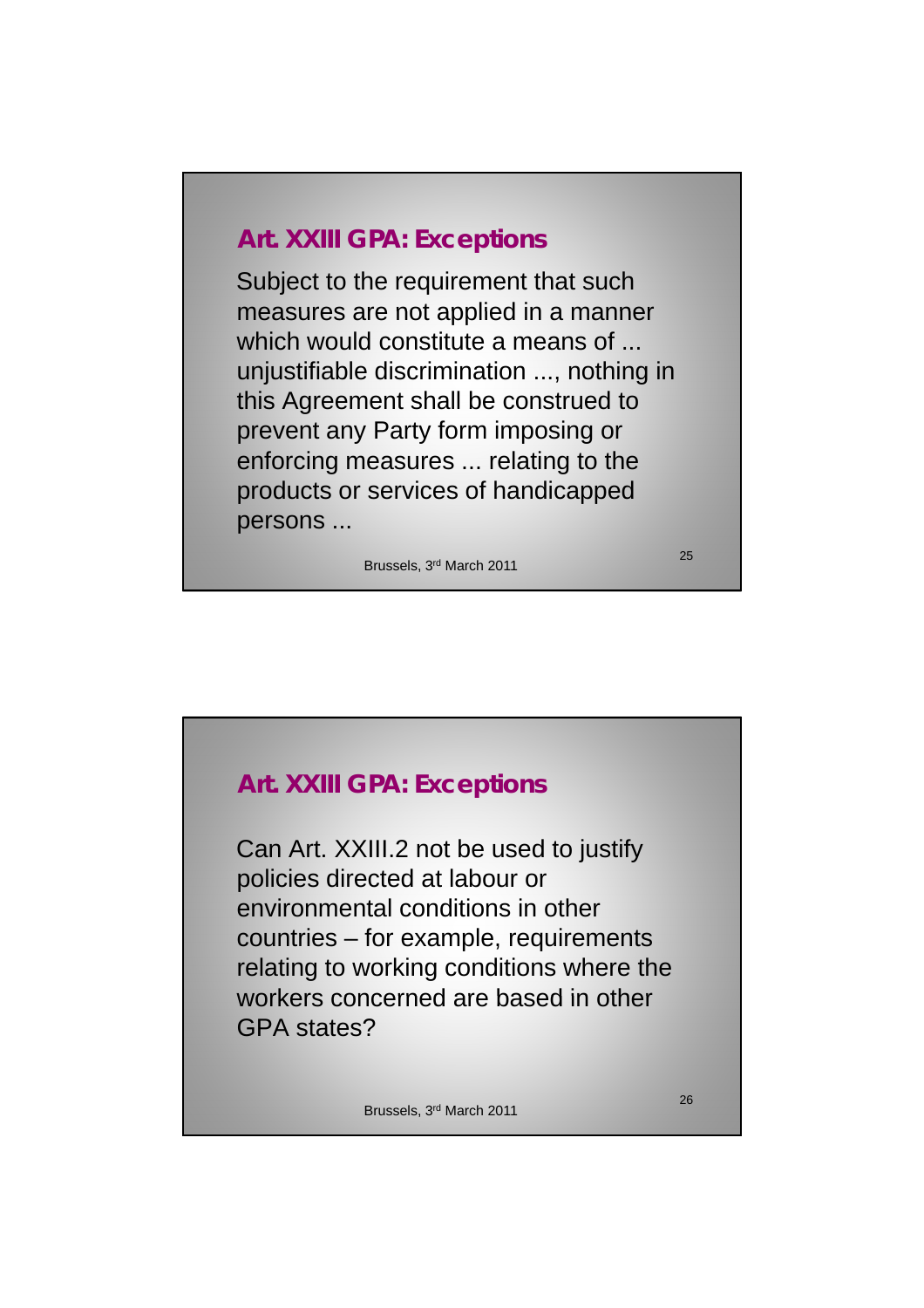# **Swiss finish (federal level; since 2010)**

If the task being the object of the contract is performed abroad, the bidder has to assure at least the respect of the ILO Core Labour Standards (Swiss Federal Ordinance on Public Procurement [VöB])

Brussels, 3rd March 2011

**Swiss finish (federal level; since 2010)** The procuring entity requires that subcontractors and suppliers also comply with the ILO Core Labour Standards. This is assured by a contractual transfer of this obligation from the bidder to important suppliers and subcontractors (Recommendations on Sustainable Procurement).

Brussels, 3rd March 2011

28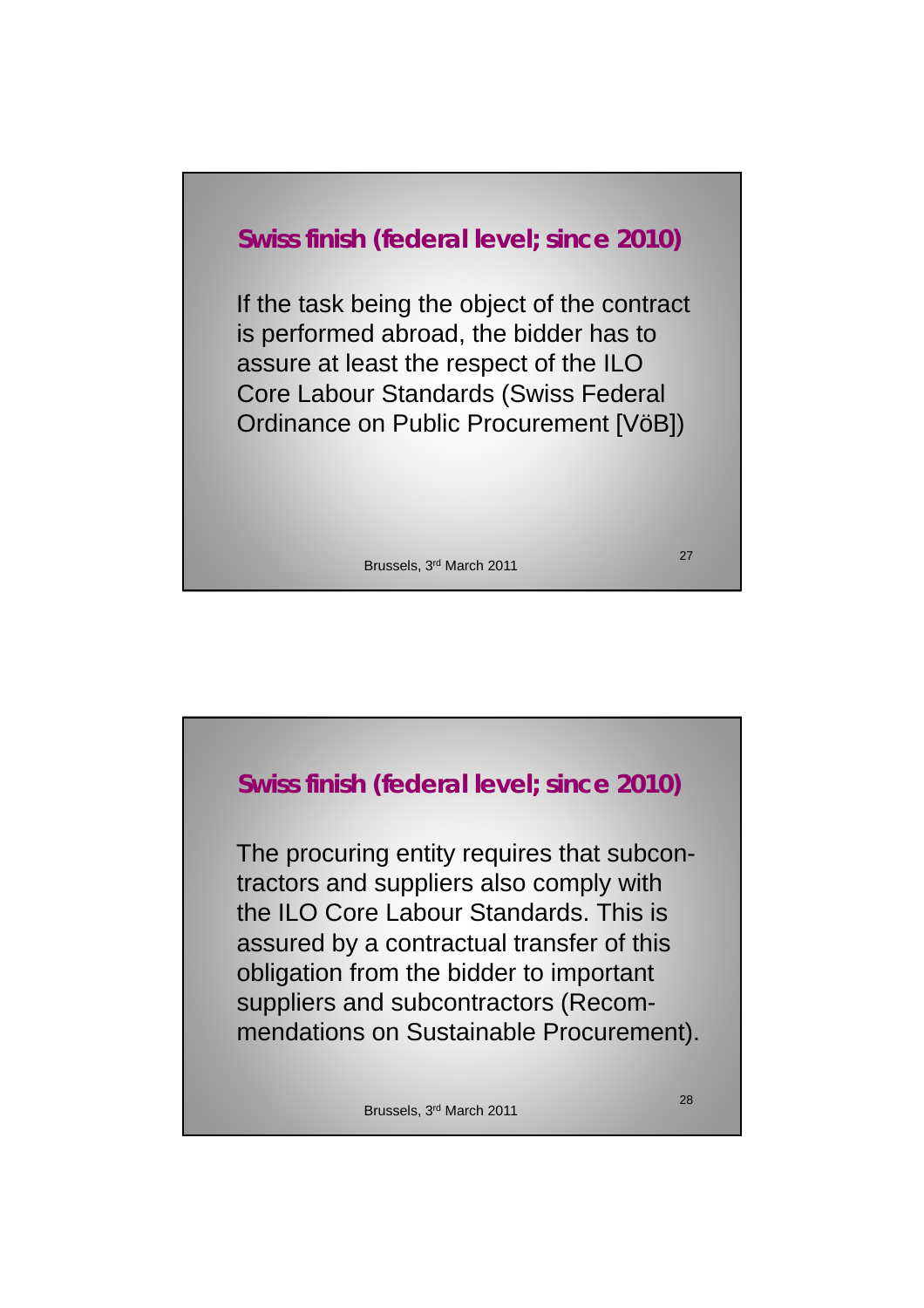

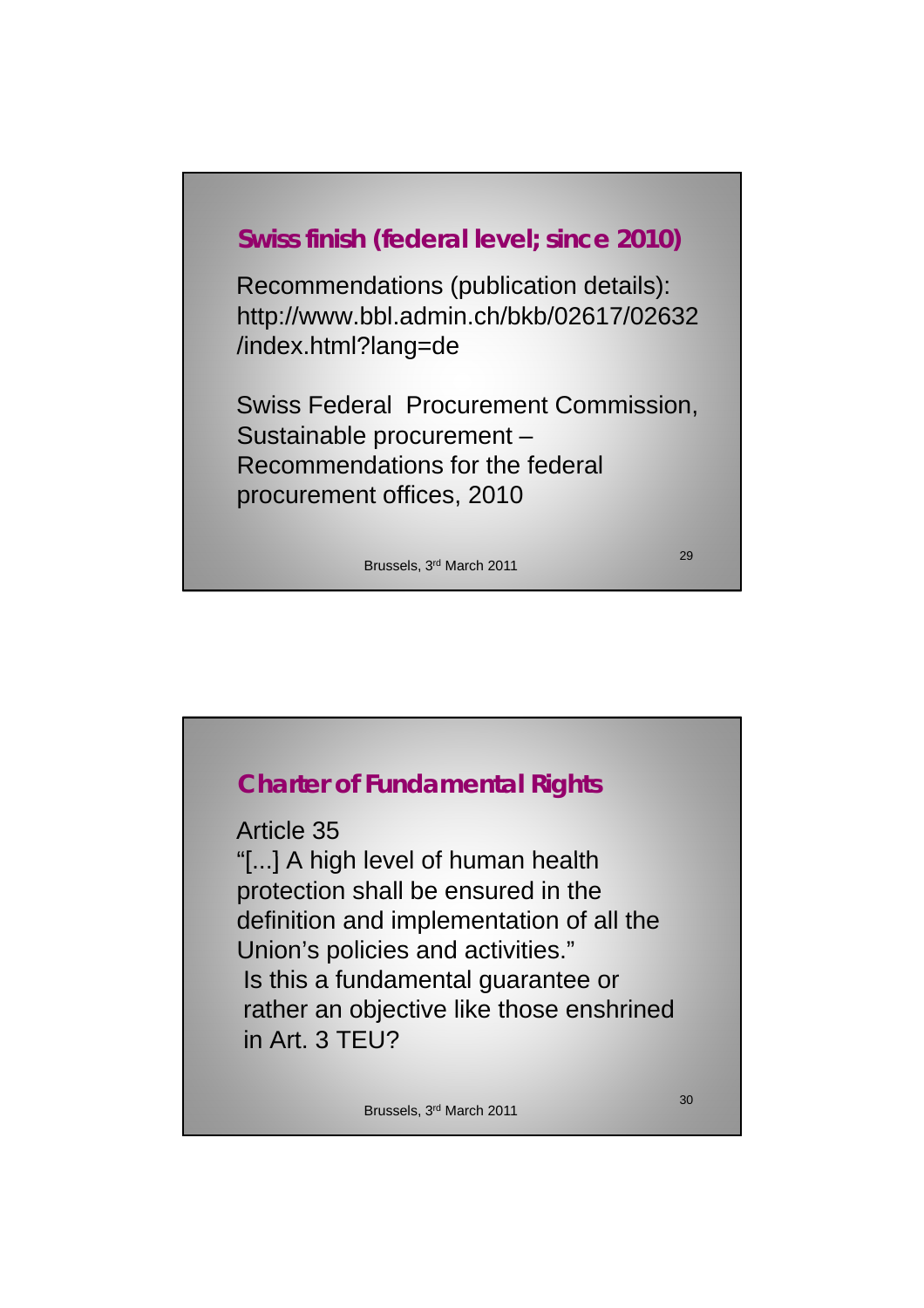

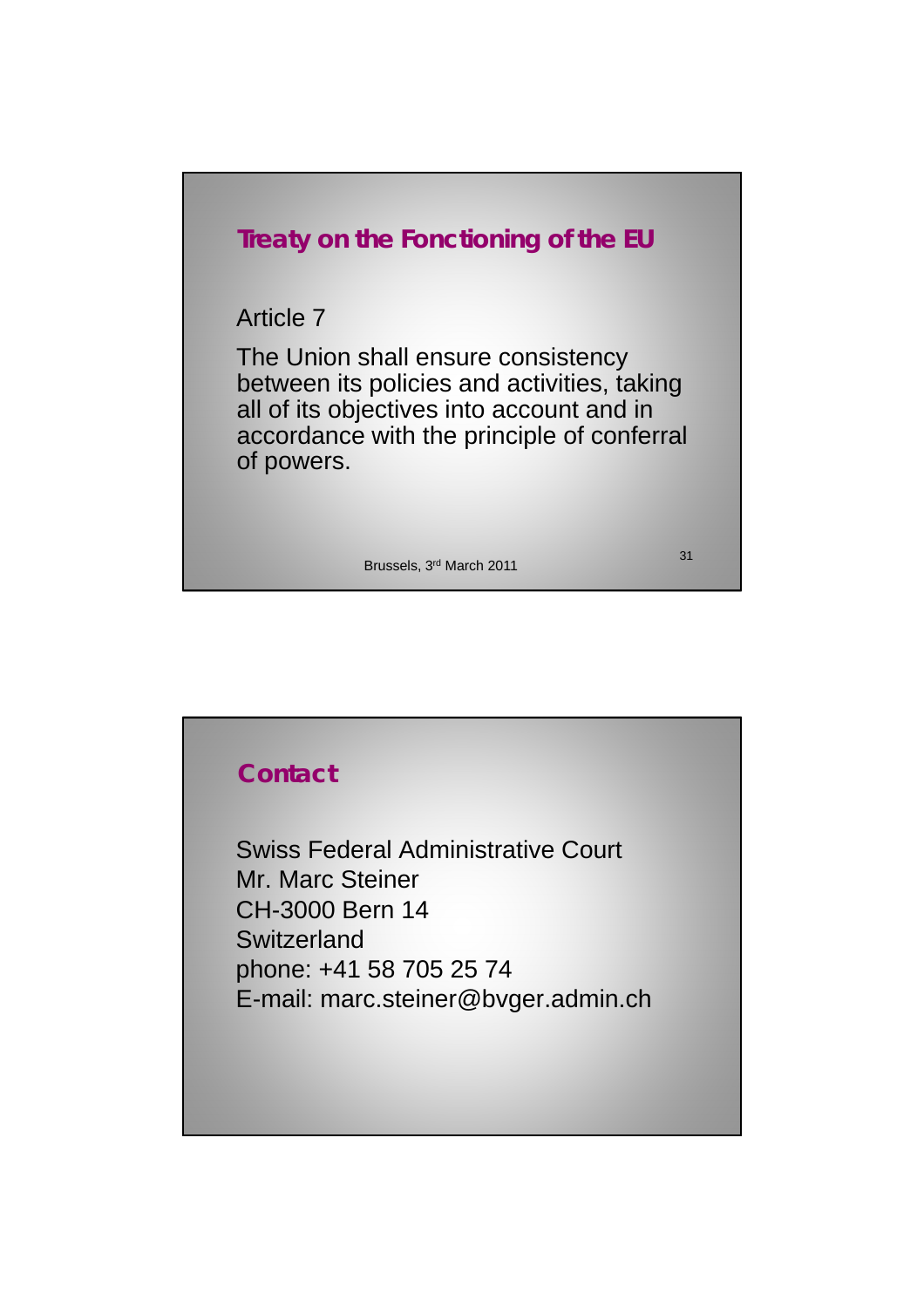# **The Historical Development of the EU Procurement Directives**

Prof. Peter Kunzlik

# **The Treaty of Rome**

- None of the founding treaties mentioned procurement – resulted from failure to reach agreement – preference policies highly sensitive
- But several provisions were relevant
	- Non-discrimination on grounds of nationality
	- Art 48 (free movement workers), 52‐66 (freedom of establishment and to provide services)
	- Art 30 prohibited quantitative restrictions on imports and measures having equivalent effect.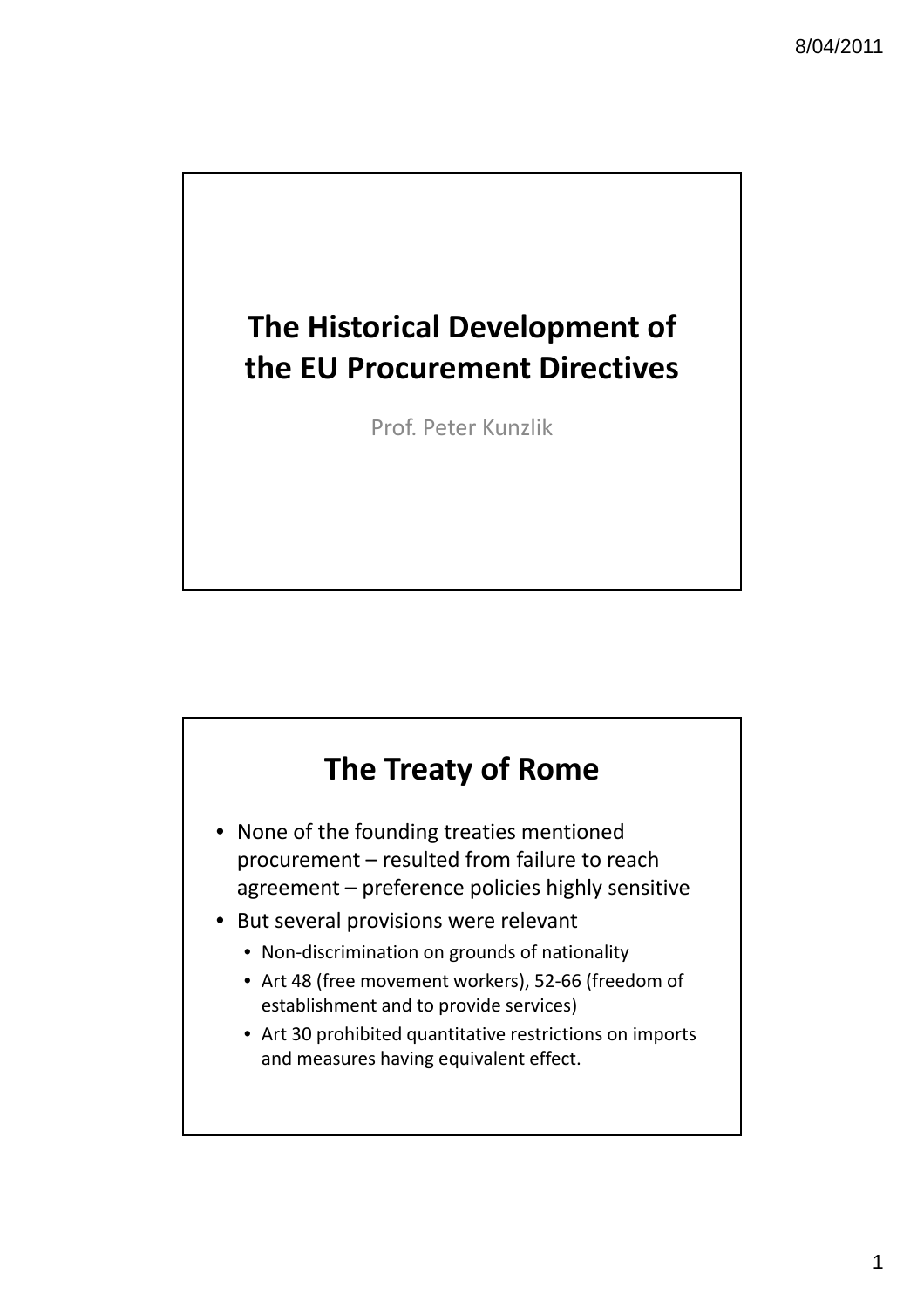# **The Treaty of Rome**

- Arts 52 66 required Member States progressively to abolish restrictions on freedom of establishment of nationals of other member States
- These provisions provided a Treaty basis for subsequent legislation on procurement

# **General Programmes**

• Council adopted two General programmes showing how restrictions on access to government contracts would be reduced over time (1962)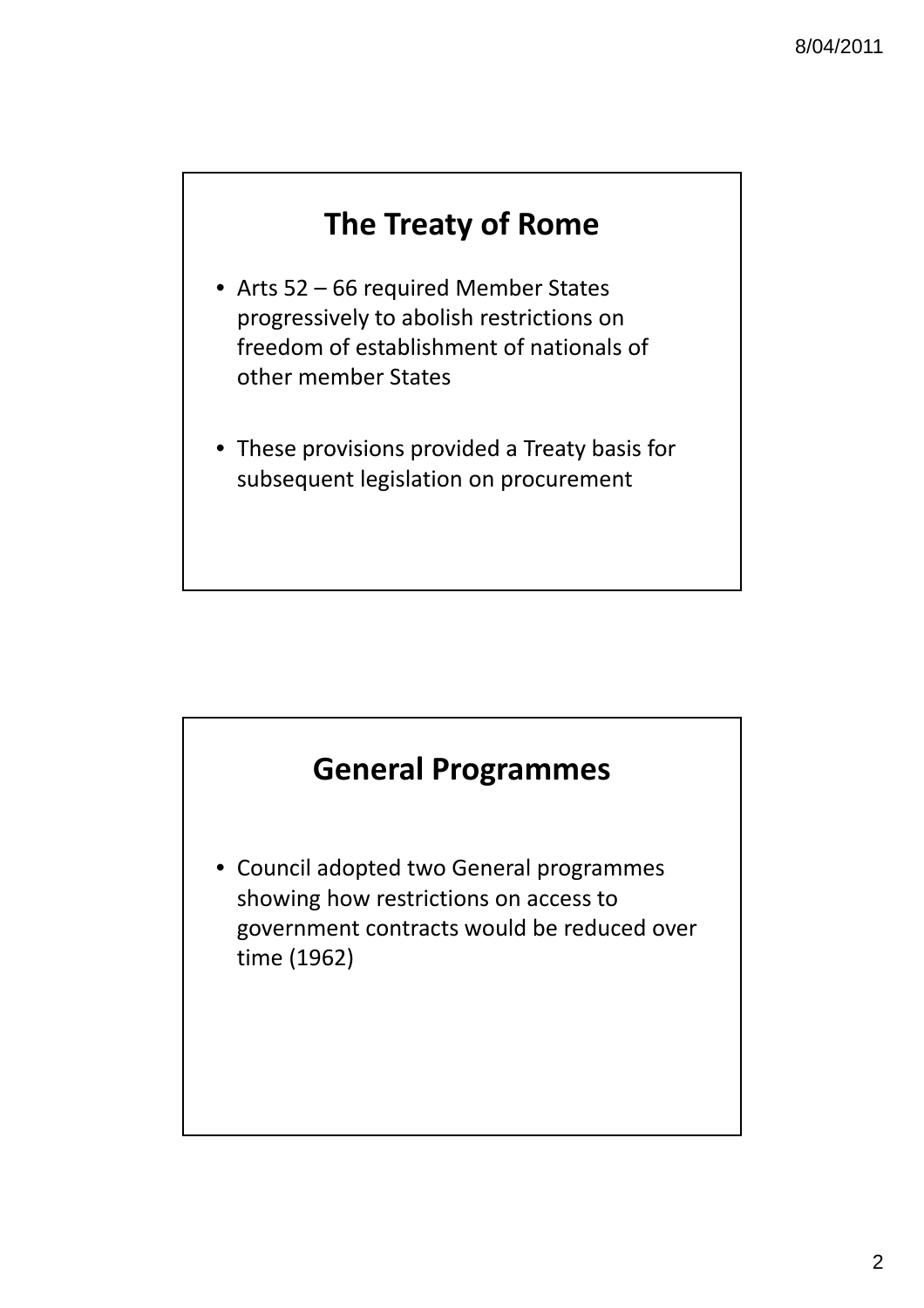# **Directives**

- Liberalisation (public contracts)
- Co‐ordination (works & supplies *only*)

# **Co‐ordination ‐ approach**

- Limit the extent to which technical specifications could be used to restrict participation
- Enhance transparency by rules requiring advertising
- Rules for selection of tenderers
- Restriction of award criteria to lowest price of most economically advantageous ('M.E.A.T.')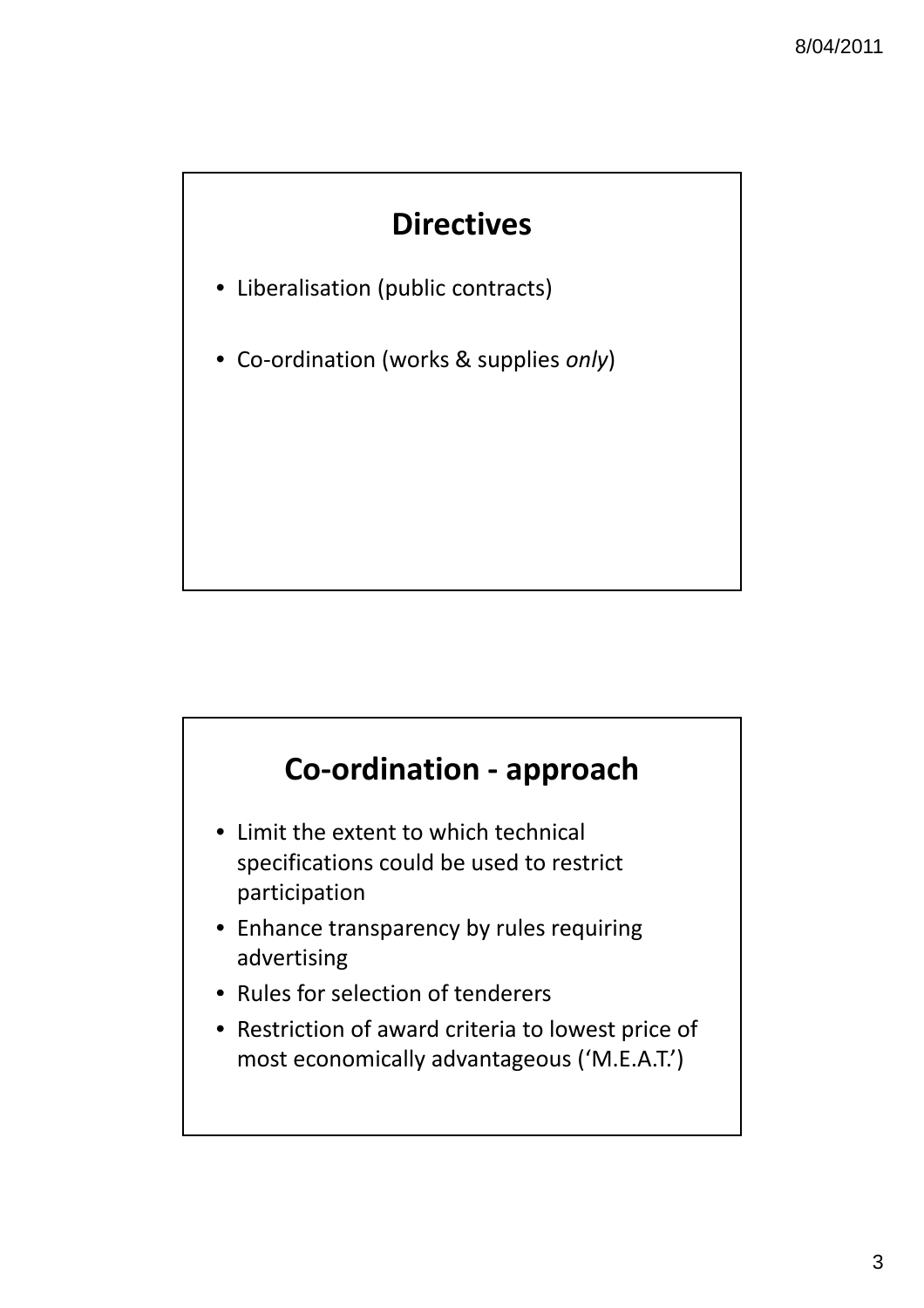

- Cecchini Report The Cost of Non‐Europe ‐ 1985 White Paper 'Completing the Internal market')‐ The '1992 Programme'
- Subsequent broadening of the scope of explicit European competence

# **1985 White Paper, 'Completing the Internal Market' COM (85) 310 Final**

- The compliance problem
- Restricted coverage (utilities, services not covered)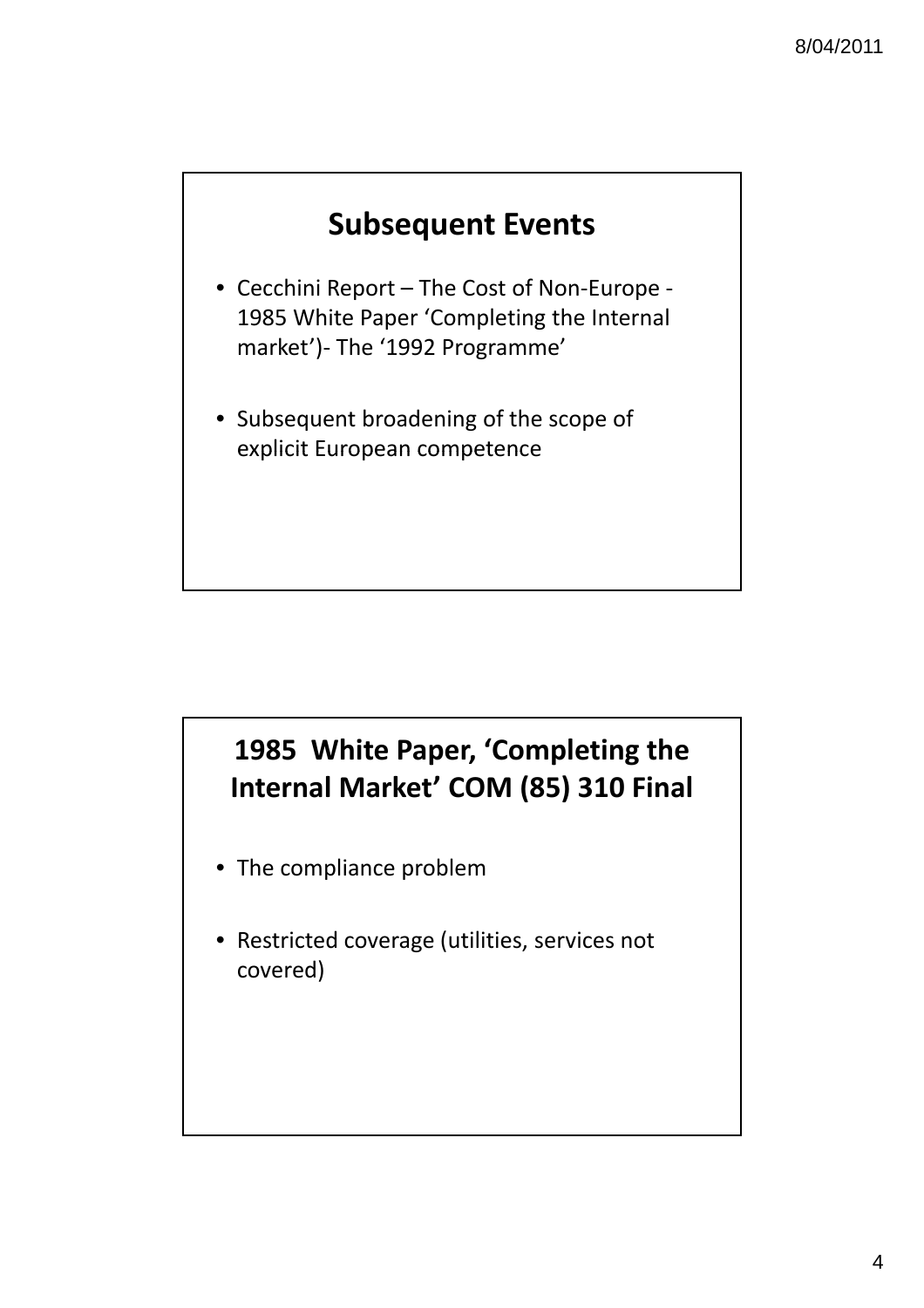# **The Single Market Onwards – A Burst of Legislative Activity**

- Improvements / amendments to existing texts
- Consolidation of existing texts
- Extension of scope public services contracts
- Extension of scope utilities works, supply, then services contracts
- Addressing the compliance problem remedies re public, and later utilities contracts
- Alignment with GPA 1994

# **The 2004 Legislation**

- 2004/17 public works, supply, services
- 2004/18 utilities works supply services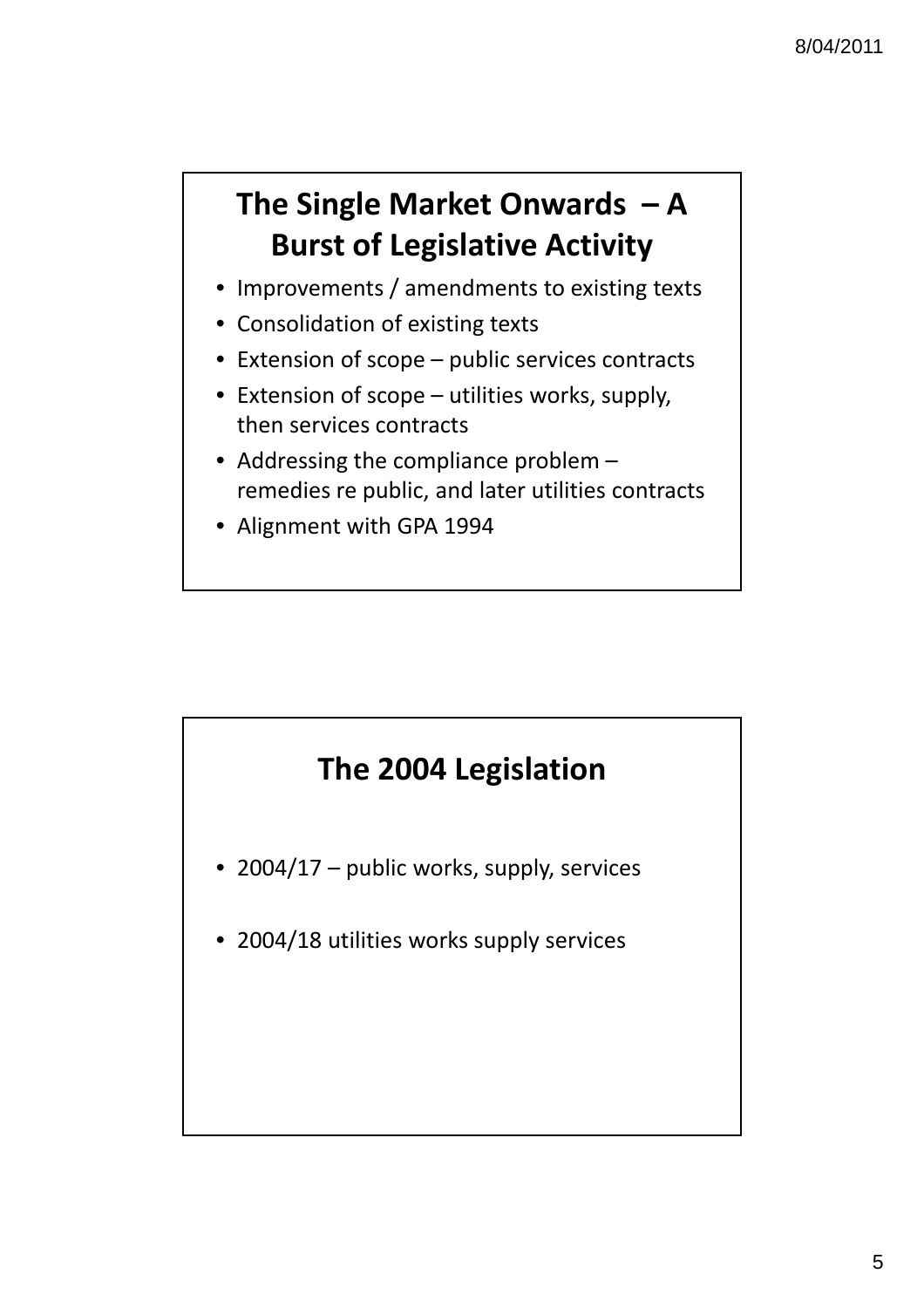# **Changing Context**

- Recognition of urgency of environmental imperatives – acid rain, ozone depletion, climate change
- Evolution of the European Entity not just an internal market – a wide range of policy areas
- Geographical expansion



- Trend to privatisation and outsourcing
- C-324/98 Telaustria applying Treaty principles to procurements not covered by the **Directives**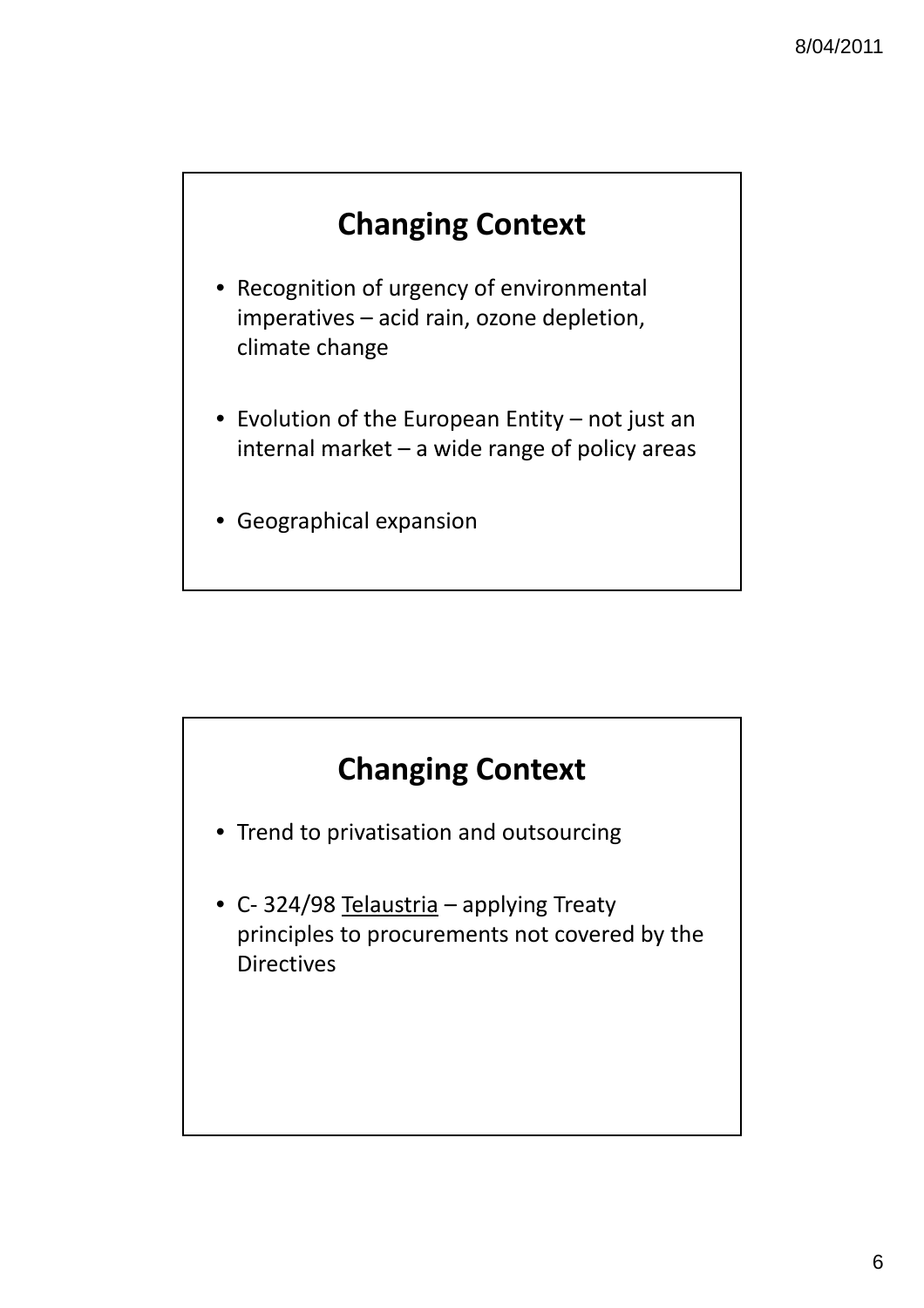# **Extension of the Scope of European Law – Environmental Competence – The Single European Act**

- Art 130s EC objectives of environmental policy & 'Principles' (precautionary, polluter should pay, remedy at source)
- A Legislative basis for environmental measures – Art 130r EC
- The 'integration principle' environmental protection requirements shall be a component of the Community's other policies: Art 130r(2) EC

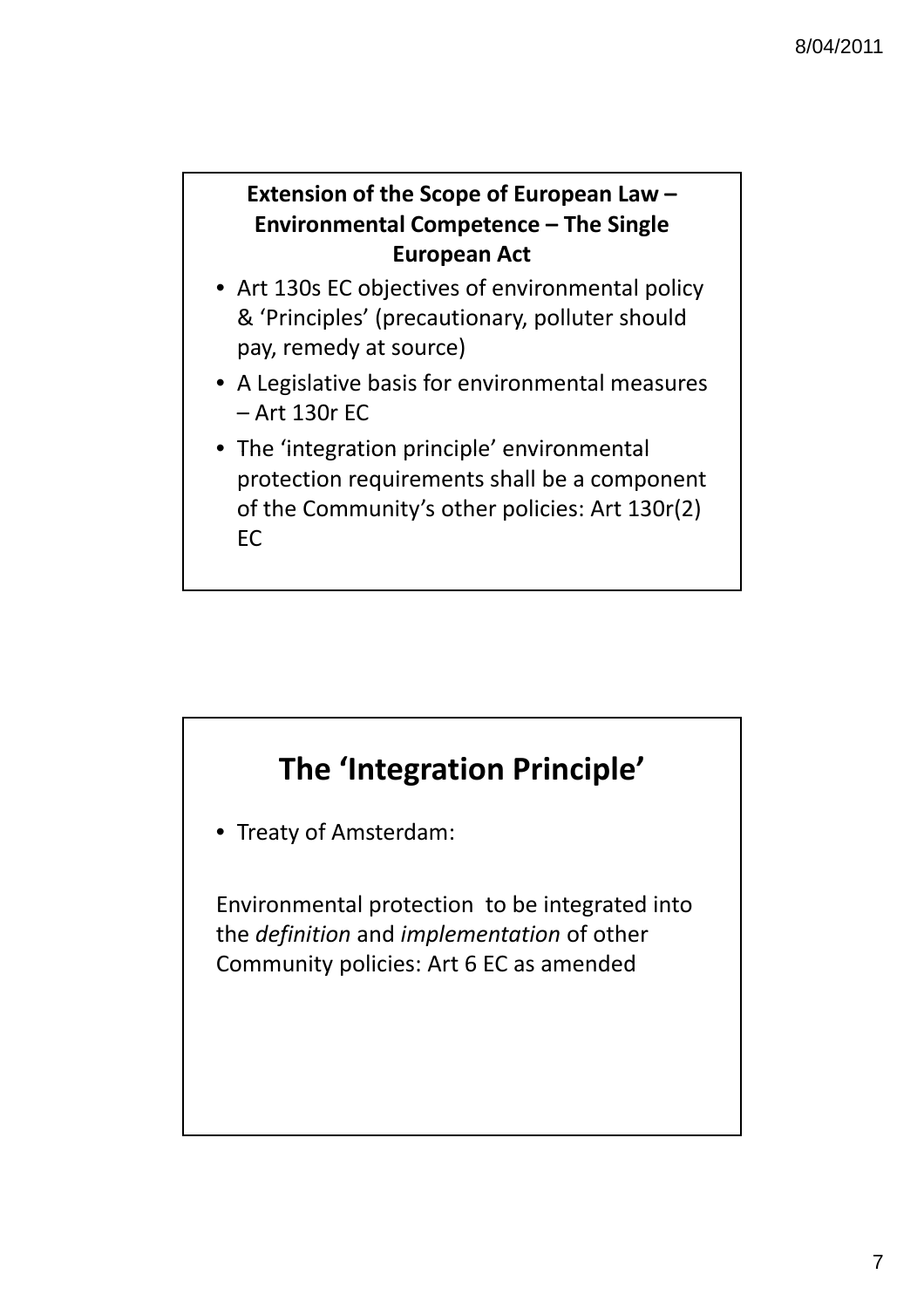# Prior to 2004…

- Silence of the Directives as regards environmental and social policies in procurement
- Commission 'Guardian of the Treaty'‐ concern to limit purchasers discretion so as to avoid national preferences

# **Stages at which horizontal policies might be pursued**

- Decision as to what to purchase
- Specifications
- Contract Performance Conditions
- Selection/Qualification
- Award Criteria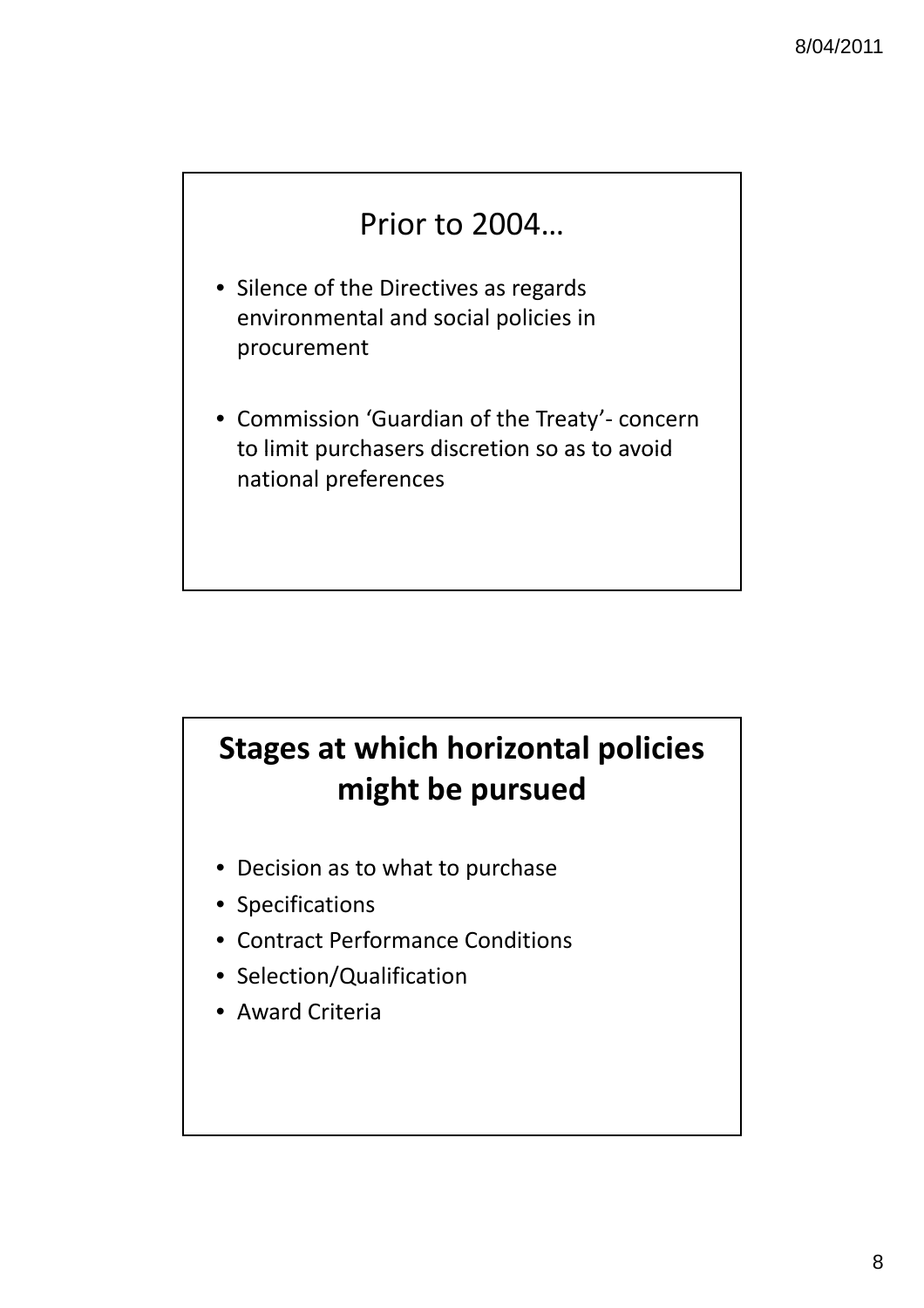# **The Commission's restrictive interpretations**

- Specifications can only specify production processes and methods are regards supplies if the PPMs affect the consumption characteristics of the products.
- Award Criteria where M.E.A.T. criteria are used, each criterion must confer a 'direct economic benefit' on the contracting authority

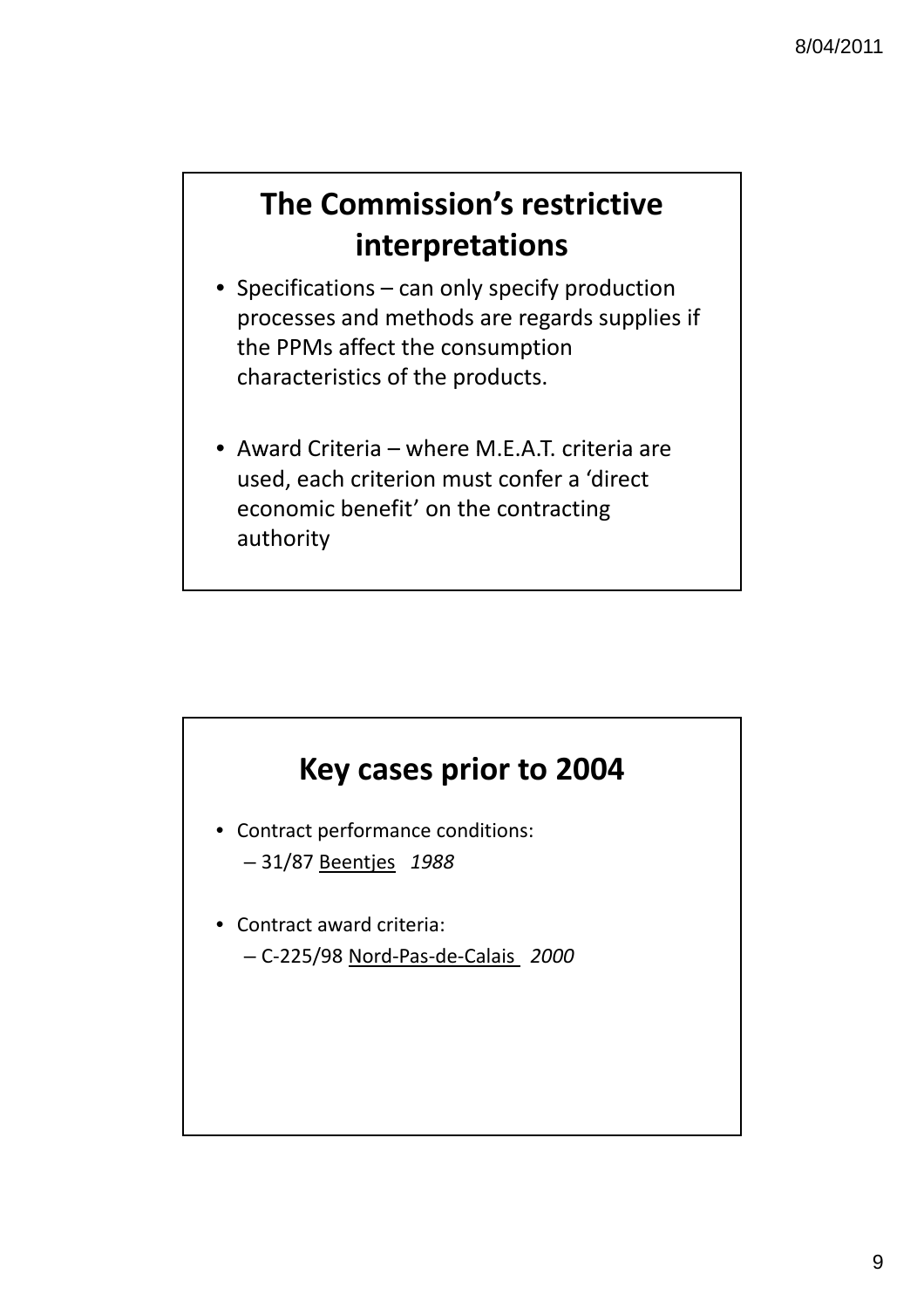